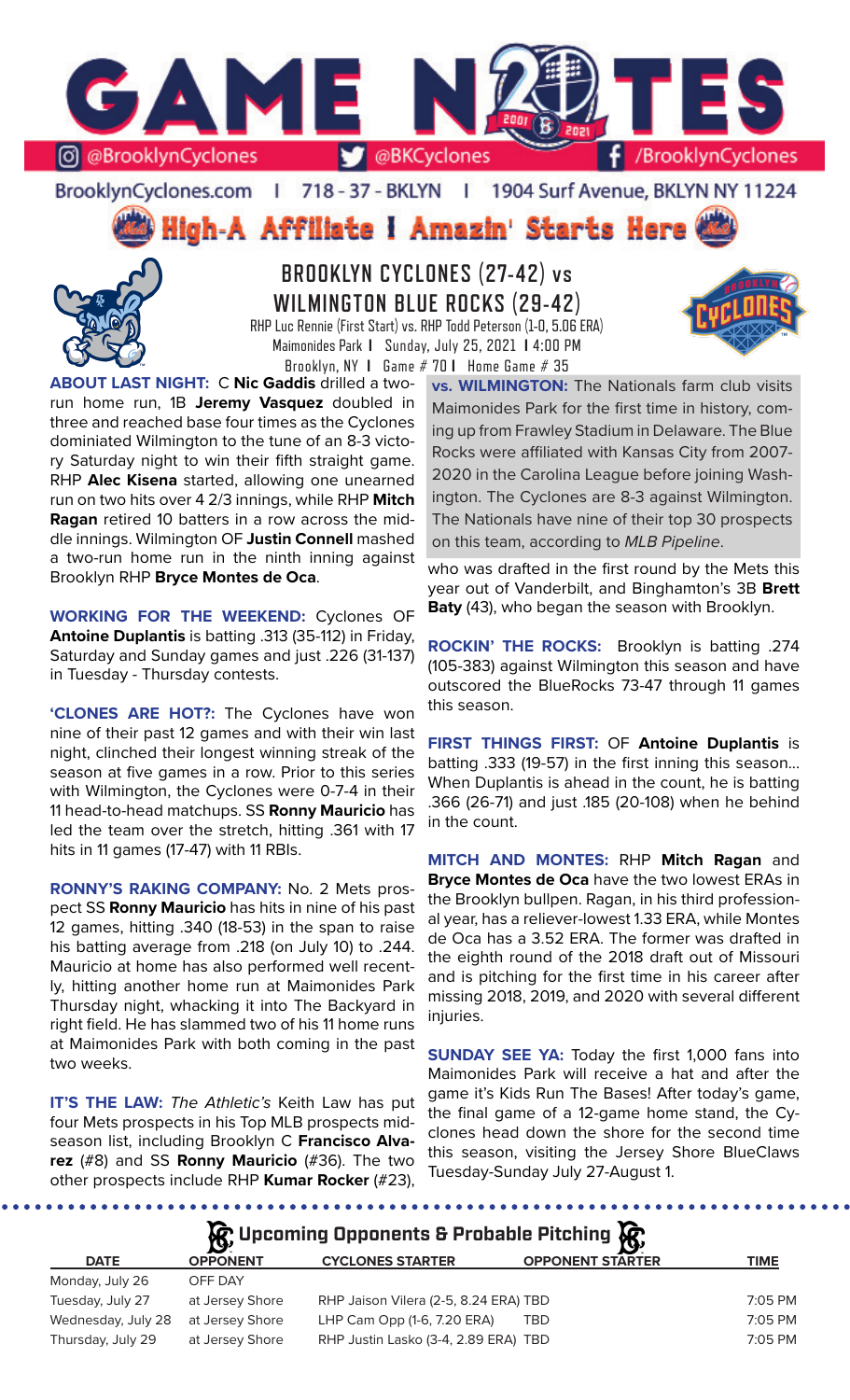# **JULY 25 VS JERSEY SHORE STARTING PITCHER PAGE 2 Height:** 6-2 **Weight:** 215 **Date of Birth:** April 26, 1994 **Age**: 27 **Hometown:** San Diego, CA **How Obtained:** Signed as a minor league free agent, May 14, 2021 Drafted: 16th round pick, 2012 (Baltimore Orioles) High School: Torrey Pines HS (CA) LUC RENNIE RHP

**HELLO!:** Rennie makes his first Brooklyn Cyclones start after being transferred from the Double-A Binghamton RumblePonies roster this week.

**BACK WITH THE METS:** New York re-signed Rennie to a minor league contract on May 14 after having signed him to a minor league deal from 2018-2019. He chose free agency in November of 2020.

**ORIGIN STORY:** Rennie was drafted by Baltimore in the 16th round of the 2012 MLB Draft out of Torrey Pines High School in San Diego, CA. Rennie spent 2012-2015 in the Orioles system, pitching with Aberdeen in the New York-Penn League for parts of 2013, 2014, and 2015.

**OUT, THEN BACK IN:** After being released by Baltimore in 2015, Rennie pitched for Evansville in the Frontier League in 2016, 2017, and 2018 making 41 appearances (29 starts). In 2018, Rennie was signed to the Mets organization, joining Low-A Columbia and making 10 appearances. He stayed on in 2019, pitching for Advanced-A St. Lucie and Double-A Binghamton.

**NYPL HISTORY:** Luc Rennie pitched for the Aberdeen Iron-Birds 11 times over three years, but never pitched against the Cyclones.

|             | Double-A Binghamton RumblePonies              |            |                                         |                                                |                   |                |                |                |                                                    |                                |
|-------------|-----------------------------------------------|------------|-----------------------------------------|------------------------------------------------|-------------------|----------------|----------------|----------------|----------------------------------------------------|--------------------------------|
| <b>DATE</b> | <b>OPP</b>                                    | <b>DEC</b> | IP                                      | н                                              | R                 | ER             | <b>BB</b>      | ĸ              | <b>HR</b>                                          | <b>AVG</b>                     |
| 7/20        | ERI                                           | L          | 22                                      | 8                                              | $\overline{7}$    | $\overline{7}$ | $\Omega$       | 5              | $\overline{2}$                                     | .343                           |
| 7/13        | @ALT                                          | L          | 4.2                                     | 5                                              | 6                 | 6              | 2              | 8              | 1                                                  | 328                            |
| 7/4         | @ RIC                                         | L          | 3.2                                     | $\overline{7}$                                 | $\overline{7}$    | 7              | $\overline{2}$ | $\overline{7}$ | 1                                                  | 335                            |
| 6/27        | @ REA                                         |            | 41                                      | 6                                              | $\overline{7}$    | 7              | $\overline{2}$ | 2              | 4                                                  | .331                           |
| 6/20        | <b>POR</b>                                    | W          | 6.0                                     | 6                                              | 1                 | 1              | 1              | $\overline{2}$ | $\Omega$                                           | .333                           |
| 6/13        | <b>BOW</b>                                    | L          | 5.0                                     | 9                                              | 7                 | 6              | $\overline{2}$ | $\overline{2}$ | 3                                                  | .349                           |
| 6/8         | <b>BOW</b>                                    | L          | 5.0                                     | 4                                              | 5                 | 5              | 1              | 4              | 1                                                  | .341                           |
| 6/2         | @NH                                           |            | 31                                      | 9                                              | 5                 | 5              | $\overline{2}$ | 2              | 1                                                  | .379                           |
| 5/26        | @ AKR                                         | L          | 2.0                                     | 5                                              | $\mathfrak{D}$    | $\overline{2}$ | 1              | 3              | $\Omega$                                           | .340                           |
| 5/21        | @ ERI                                         |            | 5.2                                     | 5                                              | 1                 | 1              | $\overline{2}$ | 8              | 9                                                  | .297                           |
| 5/15        | ALT                                           |            | 4.0                                     | 6                                              | 4                 | 4              | 1              | $\overline{2}$ | 1                                                  | .375                           |
|             | K%                                            |            |                                         |                                                | BB%               |                |                |                | HR/9                                               |                                |
| 0%          |                                               |            |                                         |                                                | 0%                |                | 0.00           |                |                                                    |                                |
|             | <b>BABIP</b>                                  |            |                                         |                                                | GB%               |                | <b>FIP</b>     |                |                                                    |                                |
|             | .000                                          |            |                                         |                                                | 0%                |                |                |                | 0.00                                               |                                |
|             |                                               |            | <b>RENNIE'S SEASON AND CAREER HIGHS</b> |                                                |                   |                |                |                |                                                    |                                |
|             | 2021 Season                                   |            |                                         |                                                |                   |                |                |                | Career                                             |                                |
|             | 8 (2x, 5/21 at Erie)                          |            |                                         |                                                | <b>Strikeouts</b> |                |                |                | 14 (7/22/18 vs. Augusta)                           |                                |
|             | None                                          |            |                                         | <b>Double Digit K Games</b>                    |                   |                |                |                | 1 (7/22/18 vs. Augusta)                            |                                |
|             | 9 (2x, 6/13 vs. Bowie)<br>4 (6/27 at Reading) |            |                                         | <b>High Hits, Game</b><br><b>High HR, Game</b> |                   |                |                |                | 12 (4/8/14 @ Hagerstown)<br>4 (6/27/21 at Reading) |                                |
|             | 7 (3x, 7/20 vs. Erie)                         |            |                                         | <b>High Runs, Game</b>                         |                   |                |                |                | 10 (6/26/19 vs. Erie)                              |                                |
|             | 2 (6x, 7/13 at Altoona)                       |            |                                         | <b>High Walks, Game</b>                        |                   |                |                |                | 4 (6/15/19 vs. Altoona)                            |                                |
|             | 6.0 (6/20 vs. Portland)                       |            |                                         | <b>Innings Pitched, Game</b>                   |                   |                |                |                | 8.0 (8/14/19 @ Ft. Myers)                          |                                |
|             | None                                          |            |                                         | <b>Complete Games</b>                          |                   |                |                |                |                                                    | 4 (8/14/19 - 8 innings at FTM) |
|             | None                                          |            |                                         |                                                | <b>Shutouts</b>   |                |                |                | None                                               |                                |

**2021 GAME-BY-GAME**

|              |                                            |                                                |              | <b>CATCHER ERA</b> |           |             |     |            |            |  |  |
|--------------|--------------------------------------------|------------------------------------------------|--------------|--------------------|-----------|-------------|-----|------------|------------|--|--|
|              | <u>NAME</u>                                |                                                | G            | ER                 |           | <b>INN</b>  |     | <u>ERA</u> |            |  |  |
|              | Alvarez                                    |                                                | 23           | 112                |           | 165         |     | 6.11       |            |  |  |
|              | Gaddis                                     |                                                | 2            | 4                  |           | 18          |     | 2.00       |            |  |  |
|              | Mena                                       |                                                | 12           | 41                 |           | 100         |     | 3.69       |            |  |  |
|              | Senger                                     |                                                | 9            | 44                 |           | 81          |     | 4.89       |            |  |  |
|              | Uriarte                                    |                                                | 21           | 82                 |           | 159.1       |     | 4.63       |            |  |  |
|              | <b>CYCLONES STARTING PITCHER BREAKDOWN</b> |                                                |              |                    |           |             |     |            |            |  |  |
|              | <b>STARTER</b>                             | GS Quality StartsRun SupportRS/Start BC Record |              |                    |           |             |     |            |            |  |  |
|              | Butto, Jose                                | 10                                             | 1            |                    | 41        |             | 4.1 |            | $4-6$      |  |  |
|              | Ginn, J.T.                                 | 1                                              | 0            |                    | 5         |             | 5.0 |            | $1-0$      |  |  |
|              | Grey, Connor                               | 4                                              | 1            |                    | 21        |             | 5.2 |            | $3-1$      |  |  |
|              | Griffin, David                             | 1                                              | 0            |                    | 8         |             | 8.0 |            | $O-1$      |  |  |
|              | Kisena, Alec                               | 12                                             | 0            |                    | 57        |             | 4.8 |            | $4 - 8$    |  |  |
|              | Lasko, Justin                              | 9                                              | 6            |                    | 38        |             | 4.2 |            | $3-6$      |  |  |
|              | Opp, Cam                                   | 9                                              | 1            |                    | 29        |             | 3.2 |            | $3-6$      |  |  |
|              | Parsons, Hunter                            | 1                                              | 0            |                    | 5         |             | 5.0 |            | $1-0$      |  |  |
|              | Rojas, Oscar                               | 4                                              | O            |                    | 21        |             | 5.3 |            | $1 - 3$    |  |  |
|              | Vilera, Jaison                             | 12                                             | 0            |                    | 50        |             | 4.2 |            | $3-9$      |  |  |
|              | Walker, Josh                               | 4                                              | 1            |                    | 27        |             | 6.8 |            | $3-1$      |  |  |
|              | <b>ITCHING BREAKDOWN</b>                   |                                                |              |                    |           |             |     |            |            |  |  |
|              | W-L                                        | <b>ERA</b>                                     | IP<br>н      | R                  | <b>ER</b> | <b>BB</b>   | ĸ   | <b>HR</b>  | <b>AVG</b> |  |  |
| <b>HOME</b>  | $16-18$                                    | 3.78                                           | 300.0 233    | 145                | 126       | 130         | 311 | 21         | .214       |  |  |
| ROAD         | $11 - 24$                                  | 5.44                                           | 283.0 287    | 201                | 171       | 133         | 298 | 43         | .258       |  |  |
| <b>TOTAL</b> | $27-42$                                    | 4.51                                           | 583.0520 346 |                    |           | 292 263 609 |     | 66         | .236       |  |  |

| BULLPEN NOTES |  |
|---------------|--|

**BROOKLYN CYCLONES PITCHING BR** 

-RHP Mitch Ragan leads active relievers with a 3.56 FIP -RHP Bryce Montes de Oca owns the lowest BABIP on the team (.229)

-RHP Willy Taveras has fanned 33% of batters to lead the squad and his 8.3% walk rate is best in the bullpen

**W-L ERA IP H R ER BB K HR AVG**

STARTERS 13-28 5.12 316.1 301 202 180 109 319 50 .247 RELIEVERS 14-14 3.95 266.2 219 144 117 154 290 16 .222<br>**TOTAL 27-42 4.51 583.0 520 346 292 263 609 66 .236 TOTAL 27-42 4.51 583.0520 346 292 263 609 66 .236**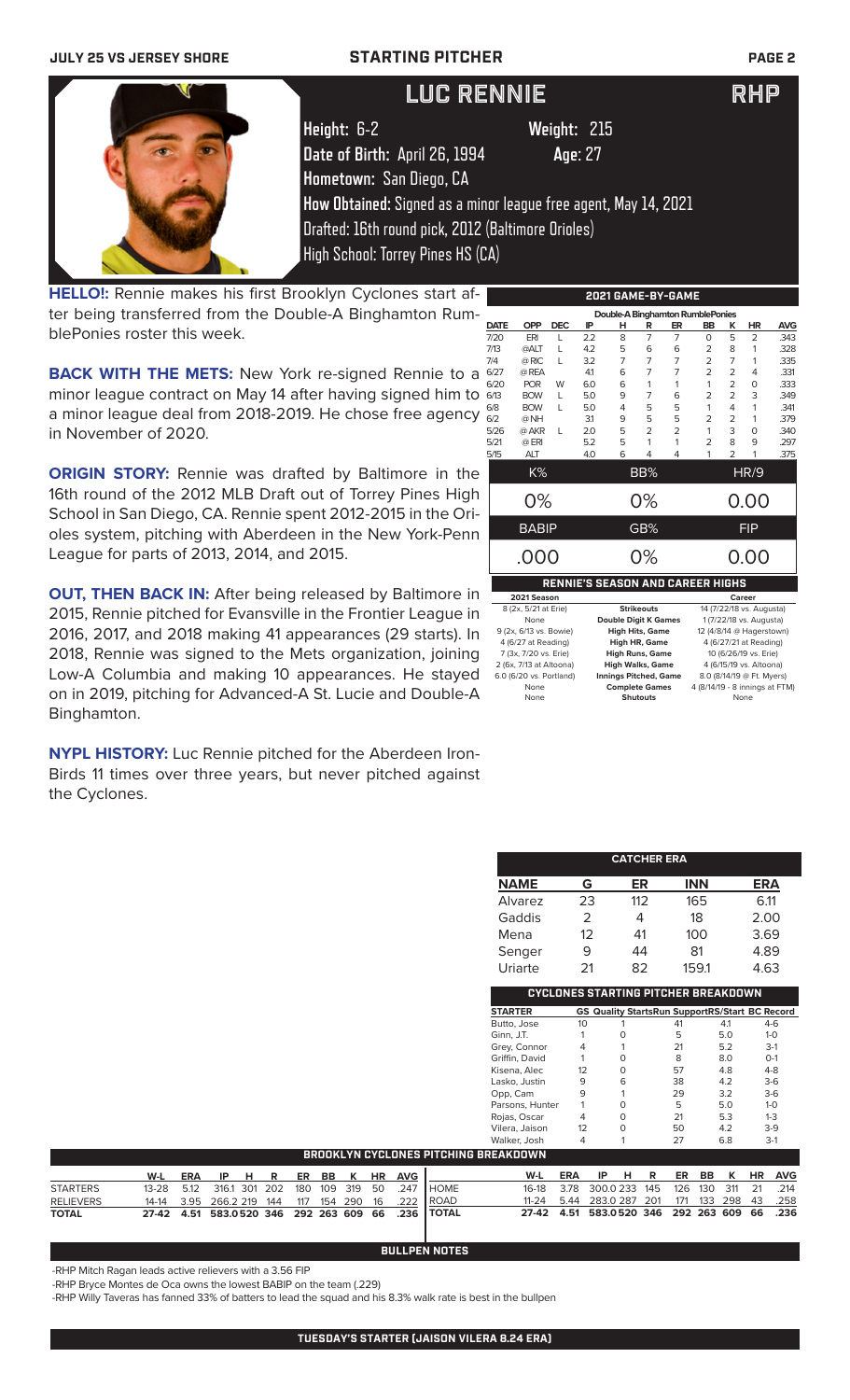| <b>JULY 25 VS WILMINGTON</b>                                                                                                                                                                                             |                                                                            | <b>BATTING PAGES</b>                                                                                                                                                                                                                                                                                                                                                                                                                                                                                                                          | <b>PAGE 3</b>                                                                                                                                                                     |
|--------------------------------------------------------------------------------------------------------------------------------------------------------------------------------------------------------------------------|----------------------------------------------------------------------------|-----------------------------------------------------------------------------------------------------------------------------------------------------------------------------------------------------------------------------------------------------------------------------------------------------------------------------------------------------------------------------------------------------------------------------------------------------------------------------------------------------------------------------------------------|-----------------------------------------------------------------------------------------------------------------------------------------------------------------------------------|
| #30 FRANCISCO ALVAREZ - C                                                                                                                                                                                                |                                                                            |                                                                                                                                                                                                                                                                                                                                                                                                                                                                                                                                               | .217, 9 HR, 26 RBI, .408 w0BA, wRC+ 148                                                                                                                                           |
| Last Game: 0-2, BB, R<br><b>RISP:</b> 10-43 (.233)<br>Streak:                                                                                                                                                            | Home: 12-74 (.162)<br><b>Road: 19-69 (.275)</b><br>vs. WIL: 11-37 (.297)   | Last HR: 7/21 vs. Wilmington<br>Multi-Hit Games: 6 (6/30 at Aberdeen G1)<br>Multi-RBI Games: 7 (7/21 vs. Wilmington)                                                                                                                                                                                                                                                                                                                                                                                                                          | Season High, Hits: 3 (6/6 at JS)<br>Season High, Runs: 3 (3x, 7/6 at HV)<br>Season High, RBI: 4 (6/6 at JS)<br><b>Season High, SB:</b> 1 (2x 7/22 vs. WIL)                        |
| No. 38 prospect in the game according to MLB Pipeline                                                                                                                                                                    |                                                                            | • Enters his fourth year in the Mets organizationCalled up from Low-A St. Lucie on Monday, May 2419 years old, turning 20 on November 19<br>• Ranks as the No. 1 prospect in the Mets system according to both MLB Pipeline and Baseball AmericaRanked as No. 4 catching prospect in baseball and the                                                                                                                                                                                                                                         |                                                                                                                                                                                   |
| • Non-roster invitee to Mets Spring TrainingSigned with NYM as NDFA on July 2, 2018                                                                                                                                      |                                                                            | • Hit .417 (20-48) with five doubles, two home runs, and 12 RBIs in 15 games with St. LucieStruck out seven times and walked 15went 2-for-4 in stolen bases                                                                                                                                                                                                                                                                                                                                                                                   |                                                                                                                                                                                   |
| ZACH ASHFORD - OF<br>#9                                                                                                                                                                                                  |                                                                            |                                                                                                                                                                                                                                                                                                                                                                                                                                                                                                                                               | .222, 1 HR, 12 RBI, .328 wOBA, wRC+ 97                                                                                                                                            |
| Last Game: 1-4, 2 RBI, 2B<br><b>RISP:</b> 10-32 (.313)<br><b>Streak:</b> 3 G (5-12)                                                                                                                                      | Home: 14-60 (.233)<br><b>Road:</b> 10-48 (.205)<br>vs. WIL: 5-15           | Last HR: 5/23 vs. Hudson Valley<br>Multi-Hit Games: 4 (7/23 vs. Wilmington)<br>Multi-RBI Games: 3 (7/24 vs. Wilmington)                                                                                                                                                                                                                                                                                                                                                                                                                       | Season High, Hits: 2 (4x, 7/23 vs. WIL)<br>Season High, Runs: 2 (6/6 at JS)<br><b>Season High, RBI: 2 (3x, 7/24 vs. WIL)</b><br><b>Season High, SB:</b> 1 (3x, 7/7 at HV)         |
| Enters his third year in the Mets organizationCalled up from Low-A St. Lucie on Saturday, May 22<br>• Drafted by the Mets out of Fresno State in the 6th round of the 2019 MLB Draft                                     |                                                                            | • Hit .340 (17-50) in 14 games with the St. Lucie Mets in 2021, collecting three doubles and six walks with a stolen base<br>• Spent his first few games as a pro with Brooklyn in 2019, hitting .136 in 16 games before being sent to the GCL Mets (37 G, .295/2/23/.413)                                                                                                                                                                                                                                                                    |                                                                                                                                                                                   |
| <b>CODY BOHANEK - INF</b><br>#11                                                                                                                                                                                         |                                                                            |                                                                                                                                                                                                                                                                                                                                                                                                                                                                                                                                               | .199, 4 HR, 15 RBI, .317 wOBA, wRC+ 97                                                                                                                                            |
| Last Game: DNP<br><b>RISP: 3-31 (.097)</b><br>Streak:                                                                                                                                                                    | Home: 12-59 (.203)<br><b>Road: 13-74 (.176)</b><br>vs. WIL: 7-40 (.175)    | Last HR: 7/22 vs. Wilmington<br>Multi-Hit Games: 4 (6/27 vs. Jersey Shore)<br>Multi-RBI Games: 3 (7/15 vs. Jersey Shore)                                                                                                                                                                                                                                                                                                                                                                                                                      | Season High, Hits: 3 (5/5 at Asheville)<br>Season High, Runs: 2 (2x, 6/15 at Wil)<br>Seaon High, RBI: 2 (3x, 7/15 vs. JS)<br>Season High, SB: 1 (2x, 6/27 vs. JS)                 |
| exchange for OF Ross Adolph, INF Luis Santana, and C Scott Manea<br>• Broke camp with Brooklyn: 5 G, .313/.500/.500 with a home run a two RBIs before the call up                                                        |                                                                            | • Enters his third year in the Mets organization and his fifth as a professionalTraded from Houston to the Mets in January of 2019 along with 3B J.D. Davis in<br>• Returns from Triple-A Syracuse 5/12-6/8 and 6/24: 21 G, 179/.338/.268 with three doubles, a triple, and a home run with 11 walks<br>• Originally drafted by Houston in the 30th round of the 2017 MLB Draft from the University of Illinois-Chicago                                                                                                                       |                                                                                                                                                                                   |
| <b>ANTOINE DUPLANTIS - OF</b><br>#8                                                                                                                                                                                      |                                                                            |                                                                                                                                                                                                                                                                                                                                                                                                                                                                                                                                               | .265, 5 HR, 22 RBI, .321 wOBA, wRC+ 99                                                                                                                                            |
| <b>Last Game: 1-4, 2 K</b><br><b>RISP:</b> 12-48 (.250)<br><b>Streak: 4 G (8-17)</b>                                                                                                                                     | Home: 24-109 (.219)<br><b>Road:</b> 42-136 (.309)<br>vs. WIL: 16-51 (.314) | Last HR: 7/22 vs. Wilmington<br>Multi-Hit Games: 18 (7/22 vs. Wilmington)<br>Multi-RBI Games: 4 (7/22 vs. Wilmington)                                                                                                                                                                                                                                                                                                                                                                                                                         | Season High, Hits: 4 (2x, 7/22 vs. WIL)<br>Season High, Runs: 4 (5/16 at Greenville)<br><b>Season High, RBI: 3 (2x, 7/22 vs. WIL)</b><br>Season High, SB: 1 (3x, 7/2 at Aberdeen) |
| • Recorded eight outfield assists in 47 games to lead Brooklyn in 2019<br>finished a season at LSU hitting lower than .316                                                                                               |                                                                            | · Enters his third year in the Mets organization Spent his draft year with Brooklyn and scored the game-winning run against Lowell in the 2019 NYPL Championship<br>• Finished his LSU career with 359 hits, most in school history and second-most in SEC history behind fellow Mets MiLB outfielder Jake Mangum (383 hits)Never                                                                                                                                                                                                             |                                                                                                                                                                                   |
|                                                                                                                                                                                                                          |                                                                            | • Mets 12th round pick, 2019Also drafted in the 19th round by Cleveland in 2018Brother Armond, holds the world record in the pole vault with a height of 6.18m.                                                                                                                                                                                                                                                                                                                                                                               |                                                                                                                                                                                   |
| <b>NIC GADDIS - C/3B</b><br>#7                                                                                                                                                                                           |                                                                            |                                                                                                                                                                                                                                                                                                                                                                                                                                                                                                                                               | .167, 1 HR, 2 RBI, .411 WOBA, WRC+ 140                                                                                                                                            |
| Last Game: 1-3, HR, 2 RBI<br><b>RISP: 1-3</b><br><b>Streak:</b> 1 G (1-3)                                                                                                                                                | <b>Home: 1-6</b><br>Road:<br><b>vs. WIL: 1-6</b>                           | Last HR: 7/24 vs. Wilmington<br><b>Multi-Hit Games:</b><br>Multi-RBI Games: 1 (7/24 vs. Wilmington)                                                                                                                                                                                                                                                                                                                                                                                                                                           | Season High, Hits: 1 (7/24 vs. Wilmington)<br>Season High, Runs: 1 (7/24 vs. Wilmington)<br>Season High, RBI: 2 (7/24 vs. Wilmington)<br>Season High, SB:                         |
| • Hit a combined .192 across 40 games in 2019 with Brooklyn and the GCL Mets                                                                                                                                             |                                                                            | • Enters his third year in the Mets organizationReceived from Low-A St. Lucie on Saturday, July 17 when C Juan Uriarte was placed on the temp. inactive list<br>• Hit .250 (20-80) with a .421 OBP in 25 games with St. Lucie, hitting three home runs (a career-high) from his two in 2019.<br>• Returns to Coney Island where he was a member of the 2019 Cyclones for 15 games before being transferred to the GCL Mets.<br>• Drafted by the Mets in the 16th round of the 2019 MLB Draft out of Jacksonville StateHails from Trenton, GA. |                                                                                                                                                                                   |
| #7<br><b>EDUARDO FERMIN - INF</b>                                                                                                                                                                                        |                                                                            |                                                                                                                                                                                                                                                                                                                                                                                                                                                                                                                                               | .222, 0 HR, 1 RBI, .339 wOBA, wRC+ 103                                                                                                                                            |
| <b>Last Game: 1-4, R, 2 K</b><br><b>RISP: 0-2</b><br><b>Streak:</b> 2 G (3-8)                                                                                                                                            | <b>Home: 6-27</b><br>Road:<br>vs. WIL: 3-10                                | Last HR:<br>Multi-Hit Games: 2 (7/23 vs. Wilmington)<br><b>Multi-RBI Games:</b>                                                                                                                                                                                                                                                                                                                                                                                                                                                               | Season High, Hits: 2 (2x 7/23 vs. WIL)<br>Season High, Runs: 1 (4x 7/24 vs. WIL)<br><b>Season High, RBI:</b> 1 (7/16 vs. JS)<br>Season High, SB:                                  |
| • Comes to Brooklyn on 7/13 from Double-A Binghamton (played one game with no ABs)<br>• Played five games with Low-A St. Lucie and four games with the FCL Mets.                                                         |                                                                            | • Enters his eighth year in the Mets organizationsigned as international free agent on July 2, 2014 out of Puerto Ordaz, Venezuela<br>• Named after Mets legend, and former Brooklyn Cyclones manager Edgardo Alfonzo, and allegedly cried when he first met Fonzie.<br>• Has played 314 games across all levels except for Triple-APlayed 23 games for the Cyclones in 2017.                                                                                                                                                                 |                                                                                                                                                                                   |
| # 20 JOE GENORD - INF                                                                                                                                                                                                    |                                                                            |                                                                                                                                                                                                                                                                                                                                                                                                                                                                                                                                               | .201, 7 HR, 20 RBI, .274 w0BA, wRC+ 69                                                                                                                                            |
| Last Game: DNP<br><b>RISP:</b> 7-45 (.156)<br><b>Streak:</b> 1 G (1-5)                                                                                                                                                   | Home: 13-78 (.167)<br><b>Road:</b> 23-108 (.213)<br>vs. WIL: 7-31 (.226)   | Last HR: 6/20 at Wilmington<br>Multi-Hit Games: 7 (7/17 vs. Jersey Shore)<br>Multi-RBI Games: 3 (6/1 at Jersey Shore)                                                                                                                                                                                                                                                                                                                                                                                                                         | Season High, Hits: 3 (2x, 5/19 vs. HV)<br>Season High, Runs: 3 (2x, 5/19 vs. HV)<br>Season High, RBI: 3 (5/8 at Asheville)<br><b>Season High, SB:</b> 1 (6/18 at Wilmington)      |
| • Two-time All-AAC honoree who led USF in home runs in each of his three seasons<br>• Mets 9th round pick in 2019 out of South Florida<br>• Also drafted by the Los Angeles Dodgers in the 19th round of the 2015 draft. |                                                                            | • Enters his third year in the Mets organizationNamed to the NYPL All-Star team and won a league title with Brooklyn in 2019<br>• Led the Cyclones with nine home runs and 44 RBIsEarned Player of the Week honors with the Cyclones during the week of July 7.                                                                                                                                                                                                                                                                               |                                                                                                                                                                                   |
| <b>LUIS GONZALEZ - INF</b><br># 10                                                                                                                                                                                       |                                                                            |                                                                                                                                                                                                                                                                                                                                                                                                                                                                                                                                               | .233, 2 HR, 5 RBI, .279 wOBA, wRC+ 71                                                                                                                                             |
| Last Game: 0-4, RBI<br><b>RISP: 3-16 (.188)</b><br><b>Streak:</b> 2 G (7-8)                                                                                                                                              | Home: 9-29 (.310)<br><b>Road:</b> 5-31 (.161)<br>vs. WIL: 7-15             | Last HR: 7/11 at Hudson Valley<br>Multi-Hit Games: 3 (7/23 vs. Wilmington)<br>Multi-RBI Games: 1 (7/23 vs. Wilmington)                                                                                                                                                                                                                                                                                                                                                                                                                        | Season High, Hits: 4 (7/22 vs. Wilmington)<br>Season High, Runs: 3 (2x 7/22 vs. WIL)<br><b>Season High, RBI:</b> 2 (7/23 vs. WIL)<br><b>Season High, SB:</b> 1 (7/22 vs. WIL)     |
| • Played three games with Low-A St. Lucie, going 3-12 with a double                                                                                                                                                      |                                                                            | • Enters his first season in the Mets organization, signing a minor league deal with New York on May 30, 2021.                                                                                                                                                                                                                                                                                                                                                                                                                                |                                                                                                                                                                                   |

• Spent seven seasons in the Cincinnati farm system, reaching as high as Triple-A Louisville in 2019.

• Career .253 hitter in 587 games and 2,151 at-bats with Cincinnati and New York farm systems. • Signed with the Reds in September of 2012.

| # 22   COLE KLESZCZ - OF |                   |                         | .176. O HR. 1 RBI. .344 WOBA. WRC+ 100       |
|--------------------------|-------------------|-------------------------|----------------------------------------------|
| Last Game: DNP           | <b>Home: 3-17</b> | Last HR:                | <b>Season High, Hits: 1 (3x 7/18 vs. JS)</b> |
| $RISP: 0-5$              | Road:             | <b>Multi-Hit Games:</b> | <b>Season High, Runs: 1 (7/16 vs. JS)</b>    |
| Streak:                  | vs. WIL: 0-7      | <b>Multi-RBI Games:</b> | <b>Season High, RBI:</b> 1 (7/16 vs. JS)     |
|                          |                   |                         | Season High, SB:                             |

• Enters his third year in the Mets organization...received from Low-A St. Lucie on July 13 after playing 28 games with the St. Lucie Mets

• Posted a 111 wRC+ and 23% walk rate with Low-A, hitting .167 with a .387 OBP, two home runs, and 15 RBIs.

• Played 44 games in his first professional season with the Kingsport Mets with just a 5% walk rate • Drafted by the Mets in the 33rd round in 2019 from Azusa Pacific University

• Hails from Valencia, CA...attended College of the Canyons (CA), UC Santa Barbara, and then Azusa Pacific University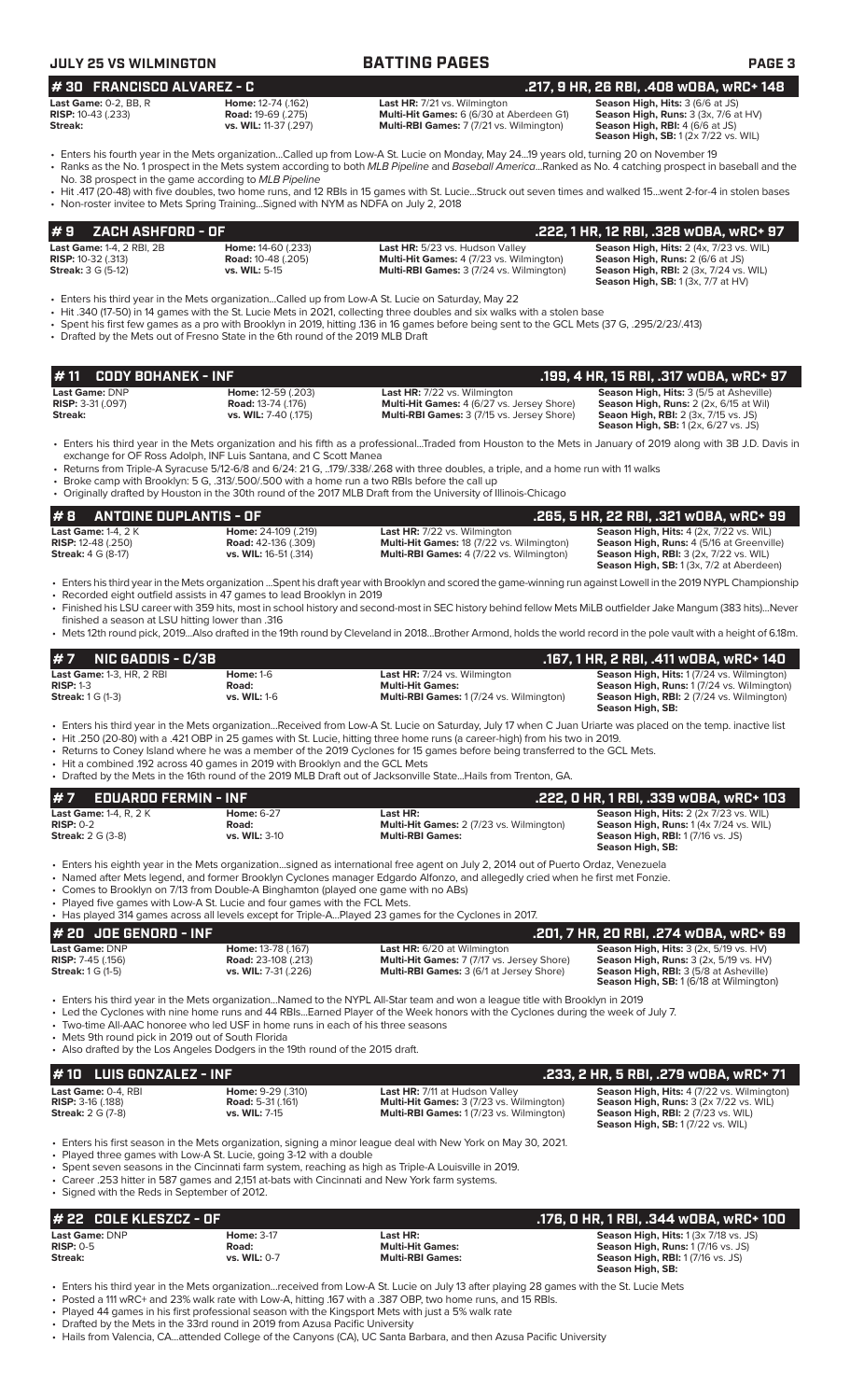# **JULY 25 VS WILMINGTON BATTING PAGES PAGE 4**

### **# 16 JOSE MENA - C**<br> **167, 1 HR, 4 RBI, .220 wOBA, wRC+ 35**<br> **RISP:** 3-18 (.167) **167, 1 HR, 4 RBI, .220 wOBA, wRC+ 35**<br> **RISP:** 3-18 (.167) **RISP:** 2.66 **RISP:** 3-18 (.167) **RISP:** 3-18 (.167) **RISP:** 3-18 (.167) **RISP: Last Game:** DNP **Home:** 2-26 **Last HR: Season High, Hits:** 3 (6/20 at Wilmington) **RISP:** 3-18 (.167) **Road:** 6-26 **Multi-Hit Games:** 1 (6/20 at Wilmington) **Season High, Runs:** 2 (6/30 at ABD G2) **Streak:** 1 G (1-4) **vs. WIL:** 4-9 **Multi-RBI Games: Season High, RBI:** 1 (4x, 6/23 vs. JS) **Season High, SB:**  Enters his sixth year in the Mets organization • Won a 2019 NYPL Championship with Brooklyn, posting his best offensive season as a professional, posting career highs in batting average, hits, home runs, RBIs, and runs **# 2 RONNY MAURICIO - INF .250, 11 HR, 39 RBI, .314 wOBA, wRC+ 94 Last Game:** 0-3, R, BB **Home:** 21-108 (.194) **Last HR:** 7/22 vs. Wilmington **Season High, Hits:** 3 (4x, 6/17 atWilmington) **RISP:** 15-60 (.250) **Road:** 39-131 (.298) **Multi-Hit Games:** 16 (7/22 vs. Wilmington) **Season High, Runs:** 2 (6x, 6/20 at WIL) **Streak: vs. WIL:** 16-46 (.384) **Multi-RBI Games:** 11 (7/20 vs. Wilmington) **Season High, RBI:** 4 (2x, 5/16 at Greeville) **Season High, SB:** 2 (6/27 vs. JS) • Enters his fifth year in the Mets organization...Rated as the No. 2 prospect in the Mets system and the No. 58 prospect in baseball according to *MLB Pipeline* • Non-roster invitee to Spring Training for the third consecutive season...Spent 2020 at the Mets Alternate Site and had one at-bat with the Tigres del Licey in the Dominican Winter League • Named a South Atlantic League mid-season All-Star with Columbia (A) in 2019 • Won the 2018 GCL Mets Sterling Award, given to the team's most valuable player...Signed with the Mets as a 16-year-old on July 2, 2017.

• Has caught 81% of would-be base stealers (51 of 81) in his previous four seasons in the system.

• Signed with the Mets on June 22, 2016 as international free agent.

| $# 4$ LT STRUBLE - OF        |                          |                                                   | .218. O HR. 3 RBI. .315 wOBA. wRC+ 91               |
|------------------------------|--------------------------|---------------------------------------------------|-----------------------------------------------------|
| Last Game: 1-4               | <b>Home: 8-27 (.296)</b> | Last HR:                                          | <b>Season High, Hits: 2 (6/25 vs. JS)</b>           |
| <b>RISP:</b> $4-16$ $(.250)$ | <b>Road: 4-24 (.167)</b> | <b>Multi-Hit Games: 1 (6/25 vs. Jersey Shore)</b> | <b>Season High, Runs:</b> $1(6x, 7/11$ at $HV$ )    |
| <b>Streak:</b> 2 G (2-8)     | vs. WIL: 3-16 (.188)     | <b>Multi-RBI Games: 2 (7/3 at Aberdeen)</b>       | <b>Season High, RBI:</b> $2$ ( $2x$ , $7/3$ at ABD) |
|                              |                          |                                                   | Season High, SB:                                    |

• Enters his third year in the Mets organization...Returned 6/8 from Triple-A Syracuse...went 1-2 with a walk in two games...received from Low-A St Lucie on 5/18.

• With Brooklyn 5/19-5/23: 1-5...Went 6-21 (.286) with three RBIs and four walks in seven games with the St. Lucie Mets to begin the year

Played in the GCL in 2019, hitting .231 over 18 games during his draft year

Selected by the Mets in the 29th round in 2019 out of Felician College... Hails from Hammonton, NJ

| $# 45$ JDE SUDZZI - OF     |                      |                                                  | .182, 1 HR, 3 RBI, .356 WOBA, WRC+ 108   |
|----------------------------|----------------------|--------------------------------------------------|------------------------------------------|
| Last Game: DNP             | <b>Home: 4-22</b>    | <b>Last HR:</b> 7/16 vs. Jersey Shore            | Season High, Hits: 1 (7/22 vs. WIL)      |
| <b>RISP:</b> $2-11$ (.182) | Road:                | <b>Multi-Hit Games:</b>                          | <b>Season High, Runs: 1(7/16 vs. JS)</b> |
| <b>Streak:</b> 2 G (2-8)   | <b>vs. WIL: 2-19</b> | <b>Multi-RBI Games: 1(7/16 vs. Jersey Shore)</b> | <b>Season High, RBI:</b> 2 (7/16 vs. JS) |
|                            |                      |                                                  | Season High, SB:                         |

• Enters his third year in the Mets organization...received from Low-A St. Lucie on July 13

• Hit .292 with a .372 on-base percentage in 30 games with the Mets...posted a wRC+112, hitting four doubles and two home runs

• Signed by the Mets on June 15, 2020 out of Boston College

• Attended Chaminade High School in Mineola, NY

• His father, Tom Suozzi, is the former Nassau County Executive and current U.S. House of Representatives member of NY's 3rd district (Nassau, Suffolk, Queens)

| $#17$ JUAN URIARTE - C     |                            |                                                      | .188, 0 HR, 2 RBI, .233 w0BA, wRC+ 44       |
|----------------------------|----------------------------|------------------------------------------------------|---------------------------------------------|
| Last Game: DNP             | <b>Home: 6-23 (.260)</b>   | Last HR:                                             | <b>Season High, Hits: 2 (6/9 vs. HV G2)</b> |
| <b>RISP:</b> $3-10$ (.300) | <b>Road:</b> 6-38 (.158)   | <b>Multi-Hit Games:</b> 1 (6/9 vs. Hudson Valley G2) | <b>Season High, Runs: 2 (5/19 vs. HV)</b>   |
| Streak:                    | <b>vs. WIL:</b> 1-7 (.143) | <b>Multi-RBI Games: 1 (6/18 at Wilmington)</b>       | <b>Season High, RBI:</b> 2 (6/18 at WIL)    |
|                            |                            |                                                      | Season High, SB:                            |

• Enters his eighth year in the Mets organization...Spent 2019 with Columbia (A) and the GCL Mets (R)

• Injured in his first at-bat with Brooklyn in 2018 on Opening Day at Staten Island, missing the entire season

• Finished 10th in batting average in the Appalachian League with Kingsport in 2017, hitting .305

• Caught 16 of 44 (36%) would-be base stealers in 2019.

• Signed with the Mets as a NDFA on July 4, 2014.

# **# 12 JEREMY VASQUEZ - INF .284, 3 HR, 17 RBI, .379 wOBA, wRC+ 136**

**Last Game:** 2-2, 2 R, 3 RBI, 2 BB **Home:** 13-45 (.289) **Last HR:** 7/11 at Hudson Valley **Season High, Hits:** 2 (4x, 7/24 vs. WIL) **RISP:** 5-15 (.333) **Road:** 7-25 **Road: 7-25 Multi-Hit Games:** 5 (7/24 vs. Wilmington) **Season High, Runs: 2** (7/24 vs. WIL)<br>**Streak:** 6 G (8-19) **vs. WIL:** 6-15 **Multi-RBI Games:** 4 (7/24 vs. Wilmington) **Season High, R Multi-RBI Games:** 4 (7/24 vs. Wilmington)

**Season High, SB:** 1 (7/2 at ABD)

• Enters his fifth season in the Mets organization...Received from Double-A Binghamton on June 22

• Played 32 games with the RumblePonies this season, hitting .171 (18-105) with one double, one home run, and 11 RBIs.

Played with Brooklyn in 2017, hitting .225 with one home run and eight RBIs in 31 games.

• Drafted by the Mets in the 28th round of the 2017 MLB Draft from Nova Southeastern in his home state of Florida...Is from Palm City, FL.

| Hardest Hit Balls - 2021 (not all games listed- from available Trackman data) |                                   |                         |                  |                   |  |      |                          |                           |           |                        |
|-------------------------------------------------------------------------------|-----------------------------------|-------------------------|------------------|-------------------|--|------|--------------------------|---------------------------|-----------|------------------------|
| Date                                                                          | Player                            | <b>Upponent</b>         | <b>Exit Velo</b> | Result            |  | Date | Player                   | <b>Opponent</b>           | Exit Velo | Result                 |
| 6/12                                                                          | <b>Francisco Alvarez</b>          | vs. Hudson Valley 112.5 |                  | Double            |  | 6/5  | <b>Francisco Alvarez</b> | at Jersev Shore           | 108.7     | <b>Ground Ball Out</b> |
| 6/11                                                                          | Brett Baty                        | vs. Hudson Valley 111.2 |                  | Ground Out        |  | 6/2  | <b>Francisco Alvarez</b> | at Jersev Shore           | 108.7     | Single                 |
| 6/29                                                                          | Ronny Mauricio                    | at Aberdeen             | 110.4            | Single            |  | 7/13 | Brett Baty               | at Hudson Vallev          | 108.7     | Single                 |
| $\frac{7}{3}$ 6/1                                                             | Luis Gonzalez                     | at Aberdeen             | 109.9            | <b>Ground Out</b> |  | 7/22 | Ronny Mauricio           | vs. Wilminaton            | 108.1     | Home Run               |
|                                                                               | Adrian Hernandez                  | at Jersev Shore         | 109.8            | <b>Home Run</b>   |  | 6/16 | Ronny Mauricio           | at Wilmington             | 107.5     | Home Run               |
| 6/6                                                                           | Francisco Alvarez                 | at Jersev Shore         | 109.7            | Single            |  | 7/6  | Luke Ritter              | at Hudson Valley          | 107.2     | Home Run               |
| 6/1                                                                           | Ronny Mauricio                    | at Jersev Shore         | 109.6            | <b>Triple</b>     |  | 6/15 | Ronny Mauricio           | at Wilmington             | 107.2     | Single                 |
| 6/22                                                                          | Brett Baty                        | vs. Jersev Shore        | 109.2            | Double            |  | 6/9  | Brett Baty               | vs. Hudson VallevG2 107.3 |           | Double                 |
| 6/15                                                                          | Francisco Alvarez                 | at Wilmington           | 109.2            | Single            |  | 5/23 | Havden Senger            | vs. Hudson Vallev         | 107       | <b>Home Run</b>        |
| 6/1                                                                           | Francisco Alvarez at Jersey Shore |                         | 109.0            | Home Run          |  | 5/29 | Ronny Mauricio           | vs. Aberdeen              | 107       | Line Drive Out         |
| 5/25                                                                          | Francisco Alvarez vs. Aberdeen    |                         | 109              | Single            |  | 6/6  | <b>Francisco Alvarez</b> | at Jersev Shore           | 106.9     | Double                 |

# **Recent Home Run Chart**

| Date       | Plaver                                       | Opponent                   | Exit Velo | Launch Angle | Distance  | 7/10 | Luis Gonzalez                              | at Hudson Valley 104.8 mph |          |      | 417 ft. |
|------------|----------------------------------------------|----------------------------|-----------|--------------|-----------|------|--------------------------------------------|----------------------------|----------|------|---------|
| 6/26       | Brett Baty                                   | vs. Jersey Shore 103.8 mph |           | 19.8         | 370 ft.   | 7/11 | Antoine Duplantis at Hudson Valley         |                            |          |      |         |
|            | Francisco Alvarez vs. Jersey Shore 97.4 mph  |                            |           | 24.4         | 369 ft.   |      | Antoine Duplantis at Hudson Valley         |                            |          |      |         |
| 6/29       | Luke Ritter                                  | at Aberdeen                | $101$ mph | 35.8         | $417$ ft. |      | Luis Gonzalez                              | at Hudson Vallev           |          |      |         |
| 6/30       | Cody Bohanek                                 | at Aberdeen G1             | 102.3 mph | 25.6         | 436 ft.   |      | Jeremy Vasquez at Hudson Valley            |                            |          |      |         |
| 6/30       | Ronny Mauricio                               | at Aberdeen G2             | $104$ mph | 24.5         | $417$ ft. | 7/16 | Joe Suozzi                                 | vs. Jersey Shore 97 mph    |          | 31.3 | 380 ft. |
| 7/4        | Luke Ritter                                  | at Aberdeen                |           |              |           | 7/18 | Ronny Mauricio                             | vs. Jersey Shore 101.8 mph |          | 25.9 | 426 ft. |
| 7/6        | Francisco Alvarez at Hudson Valley 101.5 mph |                            |           | 28.8         | 400 ft.   | 7/20 | Francisco Alvarez vs. Wilmington 107.7 mph |                            |          | 21.8 | 430 ft. |
|            | Brett Baty                                   | at Hudson Valley 104.3 mph |           | 28.1         | 400 ft.   | 7/21 | Francisco Alvarez vs. Wilmington 101.6 mph |                            |          | 47   | 326 ft. |
|            | Luke Ritter                                  | at Hudson Valley 107.2 mph |           | 23.3         | 407 ft.   | 7/22 | Cody Bohanek                               | vs. Wilminaton             | 99.5 mph | 24.4 | 356 ft. |
| $\sqrt{7}$ | Ronny Mauricio                               | at Hudson Valley           |           |              |           |      | Antoine Duplantis vs. Wilmington           |                            | 97 mph   | 24.8 | 361 ft. |
| 7/9        | Jeremy Vasquez                               | at Hudson Valley 104.7 mph |           | 23.4         | 396 ft.   |      | Ronny Mauricio                             | vs. Wilminaton 108.1 mph   |          | 29.8 | 406 ft. |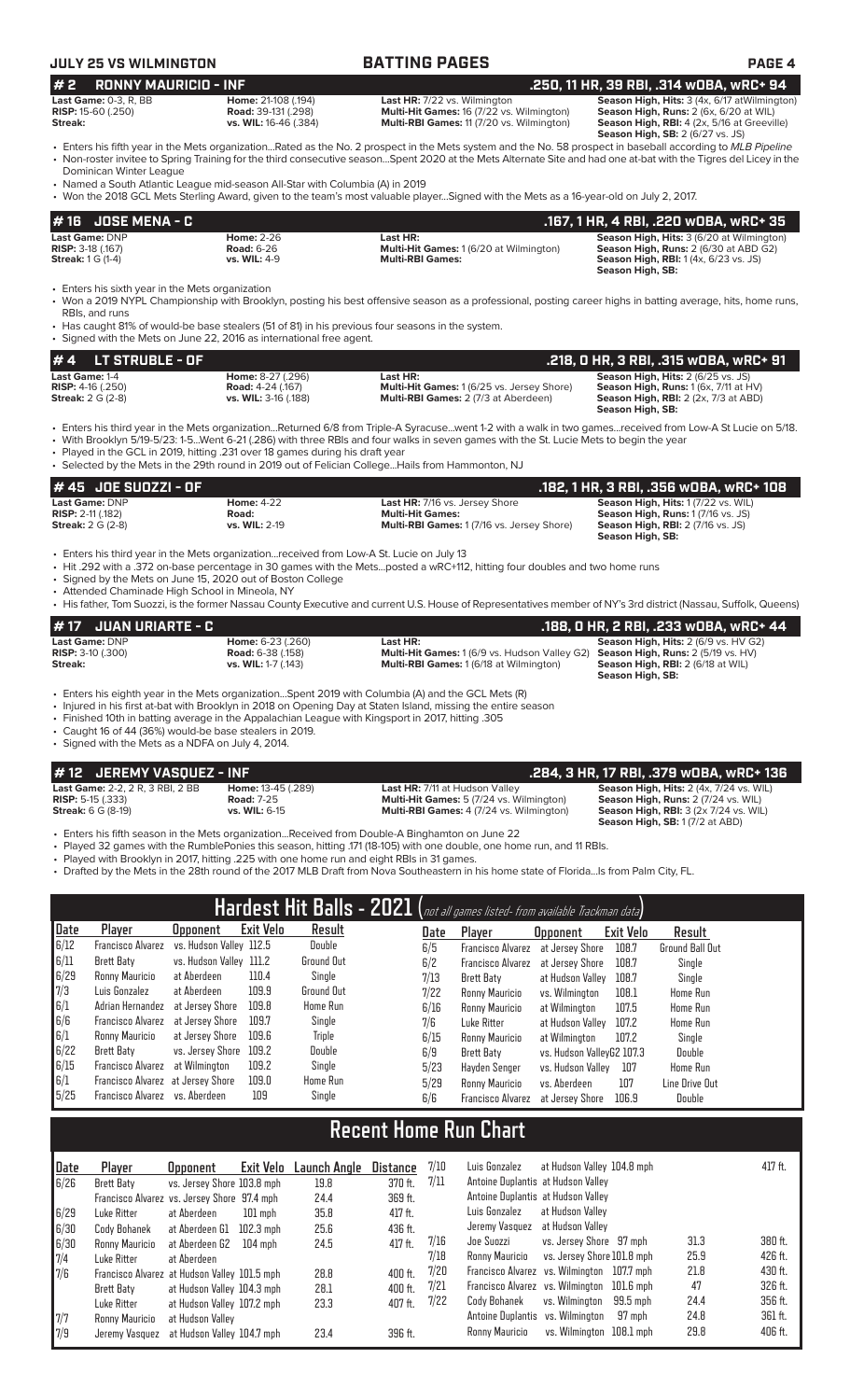|                                                           | JULY 25 VS WILMINGTON                                                                                                                                                                                                                                                                                                                                                                                     |                                                    | <b>BULLPEN PAGE</b>                          | PAGE <sub>5</sub>                                            |                                               |                                                              |                                                                         |                             |                                     |
|-----------------------------------------------------------|-----------------------------------------------------------------------------------------------------------------------------------------------------------------------------------------------------------------------------------------------------------------------------------------------------------------------------------------------------------------------------------------------------------|----------------------------------------------------|----------------------------------------------|--------------------------------------------------------------|-----------------------------------------------|--------------------------------------------------------------|-------------------------------------------------------------------------|-----------------------------|-------------------------------------|
| #                                                         | JOE CAVALLERO - RHP                                                                                                                                                                                                                                                                                                                                                                                       |                                                    | O K%, O BB%, O.OO ERA, O G                   |                                                              | <b>LAST FIVE APPEARANCES</b>                  |                                                              |                                                                         |                             |                                     |
| Last App:<br>Leadoff:                                     | <b>Last Loss:</b><br><b>Inherited Runners/Stranded:</b>                                                                                                                                                                                                                                                                                                                                                   | SV/OP (Last):                                      | Holds:                                       |                                                              |                                               | <b>JOE CAVALLERO</b>                                         |                                                                         |                             |                                     |
|                                                           | Enters his fifth year in the Mets system…received from Low-A St. Lucie on Wednesday, July 21 -<br>• Made one appearance for the St. Lucie Mets on July 20, walking four in 12/3 innings<br>• Returns to the field in 2021 after Tommy John surgery<br>• Has made 34 starts in 66 professional appearances before 2021<br>• Drafted by the Mets in the 24th round of the 2017 MLB Draft from South Florida |                                                    |                                              | DATE OPP<br>7/20* vs BRD                                     | DEC<br>IP<br>1.2                              | H<br>$\mathbf{1}$<br>4                                       | R ER<br>BB<br>$\overline{4}$<br>$\overline{4}$                          | Κ<br>1                      | <b>HR</b><br>$\circ$                |
| #5                                                        | <b>BRIAN METOYER - RHP</b>                                                                                                                                                                                                                                                                                                                                                                                |                                                    | 33.3 K%, 13 BB%, 3.86 ERA, 9 G               | DATE<br>OPP                                                  | <b>DEC</b><br>IP                              | <b>BRIAN METOYER</b><br>R<br>н                               | ER<br>BB                                                                | Κ                           | HR                                  |
| Last App: 6/15 at WIL                                     | <b>Last Loss:</b><br>5/15 at GVL<br>Leadoff: 4-12, 2 BB, HBP Inherited Runners/Stranded: 4/3                                                                                                                                                                                                                                                                                                              | <b>SV/OP (Last):</b> 1/1 (6/3 at JS)               | Holds:                                       | 5/23<br>vs. HV<br>5/29 vs. ABD<br>6/3<br>@ JS                | 2.0<br>1.1<br><b>SV</b><br>2.0                | $\circ$<br>$\circ$<br>1<br>1<br>3<br>$\mathbf{1}$            | $\circ$<br>$\mathbf{1}$<br>$\mathbf{1}$<br>2<br>$\mathbf{1}$<br>$\circ$ | $\mathbf{1}$<br>2<br>5      | $\circ$<br>$\circ$<br>$\circ$       |
| <b>GCL Mets and Kingsport Mets</b>                        | · Enters his fourth year in the Mets orgWon a New York Penn League title with Brooklyn in 2019<br>· Struck out 40 batters over 28.2 innings with BrooklynSpent his first professional season with<br>• Joins Ronnie Robbins (30th, 1981 - Toronto) as the only two LSU-Alexandria Generals to be                                                                                                          |                                                    |                                              | 6/9<br>vs. HV G1<br>6/15<br>@ WIL                            | 1.1<br>W<br>2.0<br><b>BRYCE MONTES DE OCA</b> | $\circ$<br>0<br>$\circ$<br>$\circ$                           | $\circ$<br>$\overline{2}$<br>$\circ$<br>1                               | 3<br>3                      | $\circ$<br>$\circ$                  |
|                                                           | drafted by a MLB team in school history<br>· Native of Natchitoches (NACK-ah-tish), the oldest city in Louisiana (est. 1714).                                                                                                                                                                                                                                                                             |                                                    |                                              | OPP<br>DATE<br>7/6<br>@ HV<br>7/15<br>vs. JS                 | DEC<br>IP<br>L<br>0.2<br>1.1                  | Н<br>R<br>$\overline{2}$<br>$\mathbf{1}$<br>$\mathbf 0$<br>0 | ER<br><b>BB</b><br>$\overline{2}$<br>3<br>$\circ$<br>$\mathbf{1}$       | Κ<br>0<br>1                 | HR<br>$\circ$<br>$\circ$            |
| #43                                                       | <b>BRYCE MONTES DE OCA - RHP</b>                                                                                                                                                                                                                                                                                                                                                                          | 28.8 K%, 20.2 BB%, 3.52 ERA, 18 G                  |                                              | 7/18<br>vs. JS                                               | 1.0                                           | $\mathbf 0$<br>0                                             | $\mathbf{1}$<br>0                                                       | 1                           | $\circ$                             |
|                                                           | Last App: 7/24 vs. WIL Last Loss: 7/6 at HV                                                                                                                                                                                                                                                                                                                                                               | <b>SV/OP (Last):</b> 3/3 (7/21 vs. WIL)            | Holds: 1                                     | 7/21<br>vs. WIL<br>7/24<br>vs. WIL                           | <b>SV</b><br>1.0<br>1.0                       | $\mathbf 0$<br>0<br>2<br>2                                   | $\circ$<br>1<br>$\overline{2}$<br>$\circ$                               | 2<br>3                      | $\circ$<br>$\mathbf{1}$             |
| <b>Leadoff:</b> 4-17, 4 BB                                | Inherited Runners/Stranded: 3/3                                                                                                                                                                                                                                                                                                                                                                           |                                                    |                                              |                                                              |                                               | <b>COLBY MORRIS</b>                                          |                                                                         |                             |                                     |
| nerve transposition                                       | $\bullet$ Enters his fourth year in the Mets orgHas not pitched as a professional due to injuries<br>• Underwent Tommy John surgery as a high school junior and missed 2016 after having ulnar                                                                                                                                                                                                            |                                                    |                                              | OPP<br>DATE<br>7/2<br>@ ABD<br>7/9<br>@ HV<br>7/13<br>vs. JS | IP<br><b>DEC</b><br>2.0<br>W<br>2.2<br>2.0    | н<br>R<br>$\mathbf 0$<br>0<br>3<br>3<br>$\circ$<br>$\circ$   | ER<br>BB<br>$\circ$<br>0<br>3<br>1<br>$\circ$<br>$\circ$                | К<br>2<br>$\mathbf{1}$<br>2 | HR<br>$\circ$<br>$\circ$<br>$\circ$ |
|                                                           | • Previously drafted by Washington in the 15th round of the 2017 MLB Draft and by the Chicago<br>White Sox in the 14th round of the 2015 MLB Draft.                                                                                                                                                                                                                                                       |                                                    |                                              | 7/18<br>vs. JS                                               | 2.0                                           | 0<br>0                                                       | $\circ$<br>$\circ$                                                      | 2                           | $\circ$                             |
|                                                           |                                                                                                                                                                                                                                                                                                                                                                                                           |                                                    |                                              | 7/22<br>vs. WIL                                              | 2.0                                           | 2<br>$\overline{4}$                                          | $\overline{2}$<br>$\circ$                                               | 3                           | $\circ$                             |
| #38<br>Last App: 7/22 vs. JS Last Loss:                   | <b>COLBY MORRIS - RHP</b>                                                                                                                                                                                                                                                                                                                                                                                 | 23.5 K%, 10.6 BB%, 4.35 ERA, 13 G<br>SV/OP (Last): | Holds:                                       |                                                              |                                               | <b>CONNOR O'NEIL</b>                                         |                                                                         |                             |                                     |
|                                                           | Leadoff: 5-20, 3 BB, 3 HBP Inherited Runners/Stranded: 6/2                                                                                                                                                                                                                                                                                                                                                |                                                    |                                              | DATE OPP<br>7/4<br>@ ABD                                     | <b>DEC</b><br>IP<br>1.1                       | Н<br>R<br>2<br>$\circ$                                       | ER<br>BB<br>$\circ$<br>$\mathbf{1}$                                     | К<br>$\overline{2}$         | HR<br>$\circ$                       |
|                                                           | · Enters his first season in the Mets organizationcalled up from Low-A St. Lucie on May 20                                                                                                                                                                                                                                                                                                                |                                                    |                                              | 7/10<br>@ HV                                                 | 1.0                                           | 2<br>3                                                       | 2<br>2                                                                  | 0                           | $\circ$                             |
|                                                           | • Made four scoreless appearances in relief for the St. Lucie Mets to being 2021                                                                                                                                                                                                                                                                                                                          |                                                    |                                              | 7/15<br>vs. JS<br>vs. WIL<br>7/20                            | 1.1<br>1.0                                    | 3<br>4<br>$\mathbf{1}$<br>$\mathbf{1}$                       | 3<br>$\mathbf{1}$<br>$\mathbf{1}$<br>$\circ$                            | 4<br>2                      | $\circ$<br>$\mathbf{1}$             |
|                                                           | • Minor League free agent signingpitched at Middlebury in Vermont                                                                                                                                                                                                                                                                                                                                         |                                                    |                                              | 7/23<br>vs. WIL                                              | H<br>1.0                                      | $\overline{2}$<br>2                                          | $\overline{2}$<br>$\mathbf{1}$                                          | $\overline{2}$              | $\mathbf{1}$                        |
| #9<br>Last App: 7/23 vs. WIL Last Loss:                   | <b>CONNER O'NEIL - RHP</b>                                                                                                                                                                                                                                                                                                                                                                                |                                                    | 21.7 K%, 13.3 BB%, 8.25 ERA, 8 G<br>Holds: 1 | DATE<br>OPP                                                  | <b>DEC</b><br>IP                              | <b>MICHEL OTANEZ</b><br>н<br>R                               | ER<br>BB                                                                | К                           | HR                                  |
| <b>Leadoff: 4-11, HR</b>                                  | Inherited Runners/Stranded: 8/3                                                                                                                                                                                                                                                                                                                                                                           | SV/OP (Last):                                      |                                              | 7/9<br>@ HV                                                  | 1.0                                           | 0<br>0                                                       | $\circ$<br>$\mathbf{1}$                                                 | $\mathbf{1}$                | 0                                   |
|                                                           | • Enters his fifth year in the Mets organization…received from Double-A Binghamton on 6/20                                                                                                                                                                                                                                                                                                                |                                                    |                                              | 7/13<br>vs. JS<br>7/16<br>vs. JS                             | 2.0<br>0.2                                    | $\circ$<br>$\circ$<br>$\circ$<br>0                           | $\circ$<br>3<br>$\circ$<br>$\mathbf{1}$                                 | 2<br>$\mathbf{1}$           | $\circ$<br>$\circ$                  |
|                                                           | • Has not pitched in 2021Last pitched for Advanced-A St. Lucie in 2019<br>· Spent his first professional season with Brooklyn in 2017, pitching 19 times in relief<br>• Drafted by the Mets in the 7th round of the 2017 MLB Draft from Cal State-Northridge                                                                                                                                              |                                                    |                                              | 7/20<br>vs. WIL<br>7/23<br>vs. WIL                           | 1.0<br>Н<br>Н<br>0.1                          | $\mathbf{1}$<br>0<br>0<br>1                                  | 3<br>$\mathbf{1}$<br>3<br>1                                             | 2<br>1                      | $\circ$<br>$\circ$                  |
|                                                           |                                                                                                                                                                                                                                                                                                                                                                                                           |                                                    |                                              | OPP<br>DATE                                                  | IP<br><b>DEC</b>                              | <b>HUNTER PARSONS</b><br>R<br>Н                              | ER<br><b>BB</b>                                                         | Κ                           | HR                                  |
| # 26                                                      | <b>MICHEL OTANEZ - RHP</b>                                                                                                                                                                                                                                                                                                                                                                                | 25.4 K%, 25.4 BB%, 5.63 ERA, 21 G                  |                                              | 7/2<br>@ ABD                                                 | 0.2                                           | $\circ$<br>2                                                 | 2<br>2                                                                  | 1                           | $\circ$                             |
| Leadoff: 3-19, 2 BB                                       | Last App: 7/23 vs. WIL Last Loss:<br>Inherited Runners/Stranded: 15/5                                                                                                                                                                                                                                                                                                                                     | $SV/OP$ (Last): $0/2$ (BS vs. JS) Holds: 3         |                                              | 7/9<br>@ HV<br>7/14<br>vs. JS                                | 1.2                                           | 2.0 1 0<br>$\circ$<br>$\circ$                                | $\Omega$<br>$\overline{1}$<br>$\circ$<br>$\overline{2}$                 | 1<br>2                      | $\Omega$<br>$\circ$                 |
|                                                           | • Enters his sixth year in the Mets orgNo. 26 prospect in the system according to MLB Pipeline                                                                                                                                                                                                                                                                                                            |                                                    |                                              | 7/18<br>vs. JS                                               | 1.0                                           | 3<br>3                                                       | 3<br>0                                                                  | 0                           | 0                                   |
|                                                           | • Returns to Brooklyn for the second assignment in a row                                                                                                                                                                                                                                                                                                                                                  |                                                    |                                              | 7/23<br>vs. WIL                                              | 1.0<br>н                                      | $\circ$<br>0                                                 | $\circ$<br>$\mathbf{1}$                                                 | 1                           | 0                                   |
|                                                           | • Pitched with the Cyclones and won an NYPL title in 2019 and also spent time with Kingsport                                                                                                                                                                                                                                                                                                              |                                                    |                                              |                                                              |                                               | <b>MITCH RAGAN</b>                                           |                                                                         |                             |                                     |
|                                                           | • Missed 2017 due to injuryStruck out 21 batters in 21.1 innings with the DSL Mets1 in 2016.                                                                                                                                                                                                                                                                                                              |                                                    |                                              | OPP<br>DATE<br>7/11<br>@ HV                                  | <b>DEC</b><br>IP<br>1.0                       | Н.<br>$\mathsf{R}$<br>0<br>1                                 | ER<br>BB<br>0<br>0                                                      | Κ<br>1                      | HR<br>0                             |
| # 44                                                      | <b>HUNTER PARSONS - RHP</b>                                                                                                                                                                                                                                                                                                                                                                               |                                                    | 29.0 K%, 13.7 BB%, 4.13 ERA, 11 G            | 7/14<br>vs. JS                                               | 0.2                                           | $\overline{1}$<br>0                                          | 0<br>0                                                                  | 1                           | 0                                   |
| Last App: 7/23 vs. WIL Last Loss:<br>Leadoff: 3-14, 3 BB  | Inherited Runners/Stranded: 6/4                                                                                                                                                                                                                                                                                                                                                                           | SV/OP (Last):                                      | Holds: 1                                     | 7/18<br>vs. JS<br>7/21<br>vs. WIL                            | 1.0<br>1.1                                    | 0<br>0<br>$\mathbf{1}$<br>0                                  | 0<br>$\circ$<br>0<br>0                                                  | 0<br>1                      | $\circ$<br>$\circ$                  |
|                                                           | • Enters his third year in the Mets orgCalled up from Low-A St. Lucie on May 20                                                                                                                                                                                                                                                                                                                           |                                                    |                                              | 7/24 vs. WIL                                                 | 3.1<br>W                                      | $\circ$<br>O                                                 | 0<br>$\circ$                                                            | 3                           | $\circ$                             |
|                                                           | • Made four relief appearances with the Mets (A-), striking out 18 in 10 innings (45% K rate).                                                                                                                                                                                                                                                                                                            |                                                    |                                              |                                                              |                                               | <b>EVY RUIBAL</b>                                            |                                                                         |                             |                                     |
|                                                           | • Pitched with the Cyclones and won an NYPL title in 2019                                                                                                                                                                                                                                                                                                                                                 |                                                    |                                              | DATE OPP                                                     | <b>DEC</b><br>IP                              | Н<br>R                                                       | ER<br>BB                                                                | Κ                           | <u>HR</u>                           |
|                                                           |                                                                                                                                                                                                                                                                                                                                                                                                           |                                                    |                                              | 7/6<br>@ HV<br>7/11<br>@ HV                                  | 2.0<br>1.0                                    | $\mathbf{1}$<br>$\mathbf{1}$<br>$\overline{2}$<br>2          | $\mathbf{1}$<br>1<br>$\overline{2}$<br>1                                | 2<br>1                      | 0<br>0                              |
| #48                                                       | <b>MITCH RAGAN - RHP</b>                                                                                                                                                                                                                                                                                                                                                                                  |                                                    | 25.0 K%, 9.8 BB%, 1.33 ERA, 18 G             | 7/15<br>vs. JS                                               | 1.2                                           | $\overline{2}$<br>$\overline{2}$                             | $\mathbf{1}$<br>3                                                       | 3                           | 0                                   |
|                                                           | Last App: 7/24 vs. WIL Last Loss: 7/3 at Aberdeen<br>Leadoff: 6-18, 4 BB, HR Inherited Runners/Stranded: 13/8                                                                                                                                                                                                                                                                                             | SV/OP (Last): 2/5 (6/30 at ABD G2) Holds: 1        |                                              | 7/20<br>vs. WIL<br>7/23<br>vs. WIL                           | н<br>1.2<br>S<br>1.0                          | $\mathbf{1}$<br>0<br>$\circ$<br>0                            | 0<br>$\mathbf{1}$<br>$\circ$<br>$\circ$                                 | 1<br>1                      | 0<br>0                              |
|                                                           | • Enters his third year in the Mets organizationWon a title with Brooklyn in 2019,                                                                                                                                                                                                                                                                                                                        |                                                    |                                              |                                                              |                                               |                                                              |                                                                         |                             |                                     |
|                                                           | earning the win in the championship-clinching game against Lowell                                                                                                                                                                                                                                                                                                                                         |                                                    |                                              |                                                              |                                               | <b>WILLY TAVERAS</b>                                         |                                                                         |                             |                                     |
|                                                           | • Named a New York-Penn League All-Star with the Cyclones                                                                                                                                                                                                                                                                                                                                                 |                                                    |                                              | DATE OPP<br>7/4                                              | DEC<br>IP                                     | H<br>R<br>2                                                  | BB<br>ER                                                                | Κ<br>3                      | HR                                  |
|                                                           | • Named the 2019 Big East Pitcher of the Year with Creighton<br>• Pitched at Creighton for two seasonsspent 2017 with lowa West & 2016 with Wayne State.                                                                                                                                                                                                                                                  |                                                    |                                              | $@$ $CLR^*$<br>6/27<br>DUN <sup>*</sup>                      | 1.2<br>L<br>W<br>2.0                          | 1<br>0<br>0                                                  | 1<br>0<br>0<br>0                                                        | 2                           | 0<br>0                              |
|                                                           |                                                                                                                                                                                                                                                                                                                                                                                                           |                                                    |                                              | 6/23<br>DUN <sup>*</sup>                                     | 0.1                                           | 2<br>2                                                       | 2<br>0                                                                  | 1                           | $\overline{1}$                      |
| # 50<br>Last App: 7/23 vs. WIL Last Loss:<br>Leadoff: 1-6 | <b>EVY RUIBAL - RHP</b><br>Inherited Runners/Stranded: 4/3                                                                                                                                                                                                                                                                                                                                                | 23.1 K%, 17.9 BB% 6.48 ERA, 6 G<br>SV/OP (Last):   | Holds: 1                                     | 7/17<br>JS<br>7/21<br><b>WIL</b><br>*With Low-A St. Lucie    | 1.0<br>W, BS 2.0                              | 0<br>0<br>3<br>2                                             | 0<br>$\mathbf{1}$<br>2<br>$\circ$                                       | 1<br>3                      | 0<br>$\mathbf{1}$                   |
|                                                           | • Signed to a minor league deal on June 27 from the Florence Y'alls (Frontier League)                                                                                                                                                                                                                                                                                                                     |                                                    |                                              |                                                              |                                               |                                                              |                                                                         |                             |                                     |
|                                                           | • Pitched in the Dodgers system from 2015-2018, reaching High-A Rancho Cucamonga<br>• Drafted by the Dodgers in the 16th round of the 2017 MLB Draft from Notre Dame                                                                                                                                                                                                                                      |                                                    |                                              |                                                              |                                               |                                                              |                                                                         |                             |                                     |
|                                                           | • From Milburn, New Jersey, attending Milburn High School                                                                                                                                                                                                                                                                                                                                                 |                                                    |                                              |                                                              |                                               |                                                              |                                                                         |                             |                                     |
| #                                                         | <b>WILLY TAVERAS - RHP</b>                                                                                                                                                                                                                                                                                                                                                                                | 35.5 K%, 2.8 BB% 3.62 ERA, 2 G                     |                                              |                                                              |                                               |                                                              |                                                                         |                             |                                     |
| Last App: 7/21 vs. WIL Last Loss:                         |                                                                                                                                                                                                                                                                                                                                                                                                           | <b>SV/OP (Last): 0/1</b>                           | Holds:                                       |                                                              |                                               |                                                              |                                                                         |                             |                                     |
| Leadoff: 0-2, BB                                          | Inherited Runners/Stranded: 0/0                                                                                                                                                                                                                                                                                                                                                                           |                                                    |                                              |                                                              |                                               |                                                              |                                                                         |                             |                                     |
| wards to Double-A Binghamton                              | · Received from Low-A St. Lucie on Friday, July 16 in a move that sent LHP Andrew Ed-                                                                                                                                                                                                                                                                                                                     |                                                    |                                              |                                                              |                                               |                                                              |                                                                         |                             |                                     |

• Pitched in 18 games with St. Lucie, posting a 36% strikeout rate (best in career) and a 2.1% walk rate (lowest of career)

• Struggled in Low-A Columbia in 2019, allowing a 4.56 FIP...2021 FIP is 2.49

• 23 years old from Villa Isabela in the Dominican Republic...Signed by Mets June 1, 2016

|                |                                         | <b>Number of Pitches Thrown</b> |    |    |    |    |  |  |  |
|----------------|-----------------------------------------|---------------------------------|----|----|----|----|--|--|--|
| <b>Pitcher</b> | Days Rest 7/20 7/21 7/22 7/23 7/24 7/25 |                                 |    |    |    |    |  |  |  |
| Cavallero      | 4                                       | 43*                             |    |    |    |    |  |  |  |
| Montes de Oca  | $\Omega$                                |                                 | 21 |    |    | 23 |  |  |  |
| <b>Morris</b>  | $\overline{2}$                          |                                 |    | 49 |    |    |  |  |  |
| O'Neil         |                                         | 17                              |    |    | 24 |    |  |  |  |
| Otanez         |                                         | 32                              |    |    | 20 |    |  |  |  |
| Parsons        |                                         |                                 |    |    | 21 |    |  |  |  |
| Ragan          | $\Omega$                                | --                              | 20 |    |    | 36 |  |  |  |
| Ruibal         |                                         | 25                              |    |    | 14 | -- |  |  |  |
| Taveras        | 3                                       |                                 | 38 |    |    |    |  |  |  |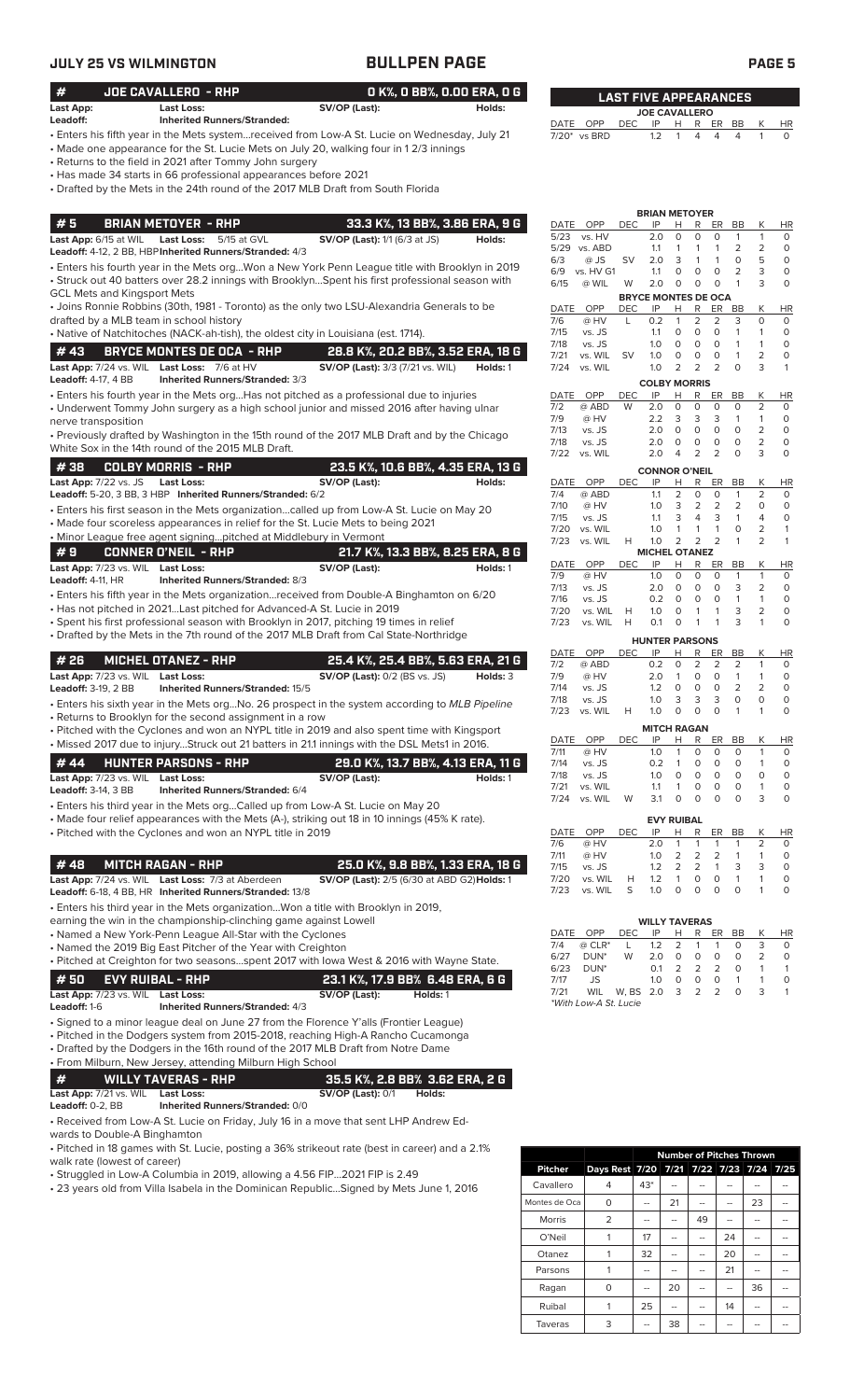### **JULY 25 VS WILMINGTON HIGH/LOW & CHARTS PAGE 6**

| INDIVIDUAL PITCHING HIGHS                                                   |
|-----------------------------------------------------------------------------|
|                                                                             |
|                                                                             |
| Most Home Runs Allowed, Game4 (2x, Jose Butto, 6/6 at Jersey Shore)         |
|                                                                             |
| Most Strikeouts, Game, Reliever5 (3x, Michel Otanez, 6/26 vs. Jersey Shore) |
|                                                                             |
|                                                                             |
|                                                                             |
|                                                                             |
| Most Innings Pitched, Reliever  3.1 (2x Mitch Ragan, 7/24 vs. Wilmington)   |
|                                                                             |
|                                                                             |
|                                                                             |

| TEAM PITCHING HIGHS                                                        |  |
|----------------------------------------------------------------------------|--|
|                                                                            |  |
|                                                                            |  |
|                                                                            |  |
|                                                                            |  |
|                                                                            |  |
|                                                                            |  |
|                                                                            |  |
|                                                                            |  |
|                                                                            |  |
|                                                                            |  |
| Most Strikeouts, Extra Innings  10 (2x, 7/7 at Hudson Valley - 10 innings) |  |
|                                                                            |  |
| Most Walks Allowed, Extra Innings 6 (6/23 vs. Jersey Shore - 10 innings)   |  |
|                                                                            |  |
|                                                                            |  |
| Most Pitchers Used, Extra Innings 5 (5/23 vs. Hudson Valley - 12 innings)  |  |
|                                                                            |  |

|            | <b>TEAM MISCELLANEOUS</b> |                      |                          |                                                                                |  |  |  |  |  |  |
|------------|---------------------------|----------------------|--------------------------|--------------------------------------------------------------------------------|--|--|--|--|--|--|
|            |                           |                      |                          |                                                                                |  |  |  |  |  |  |
|            |                           |                      |                          | Longest Game, Time, Extra-Inning Game3:30 (6/23 vs. Jersey Shore - 10 innings) |  |  |  |  |  |  |
|            |                           |                      |                          | Shortest Game, Time, Nine-Inning Game  2:20 (5/18 vs. Hudson Valley)           |  |  |  |  |  |  |
|            |                           |                      |                          |                                                                                |  |  |  |  |  |  |
|            |                           |                      |                          |                                                                                |  |  |  |  |  |  |
|            |                           |                      |                          |                                                                                |  |  |  |  |  |  |
|            |                           |                      |                          |                                                                                |  |  |  |  |  |  |
|            |                           |                      |                          |                                                                                |  |  |  |  |  |  |
|            |                           |                      |                          |                                                                                |  |  |  |  |  |  |
|            |                           |                      |                          |                                                                                |  |  |  |  |  |  |
|            |                           |                      |                          |                                                                                |  |  |  |  |  |  |
|            |                           |                      |                          |                                                                                |  |  |  |  |  |  |
|            |                           |                      |                          |                                                                                |  |  |  |  |  |  |
|            |                           | OUTFIELD ASSISTS [9] |                          | <b>RECORD BREAKDOWN</b>                                                        |  |  |  |  |  |  |
| NAME TOTAL |                           | (LAST)               |                          |                                                                                |  |  |  |  |  |  |
| uplantis   |                           | 5/13 at GVL          |                          |                                                                                |  |  |  |  |  |  |
| shford     | $rac{4}{3}$               | 7/23 vs. WIL         | $\Gamma$ railing After 6 | $2 - 34$                                                                       |  |  |  |  |  |  |

Trailing After 6

| Duplantis<br>Ashford<br>Molina<br>Winaker | 4<br>3 | 5/13 at GVL<br>7/23 vs. WIL<br>5/21 vs. HV<br>5/6 at ASH |
|-------------------------------------------|--------|----------------------------------------------------------|
|                                           |        |                                                          |
| Bohanek                                   |        | 7/6 at HV                                                |

i<br>I

|                          |           | $\mathsf{C}$                  |
|--------------------------|-----------|-------------------------------|
| UNIFORM RECORDS          |           | $\overline{\phantom{a}}$<br>E |
| <b>Home White</b>        | $6 - 3$   | $\overline{a}$                |
| <b>Road Gray</b>         | $12 - 23$ | ľ                             |
| <b>Championship Gold</b> | $7-11$    | $\frac{1}{2}$                 |
| <b>Coney Island</b>      | $0 - 2$   | ŀ                             |
| Los Jefes                | $1-0$     | ŀ<br>D                        |
|                          |           | ŀ                             |
|                          |           | $\frac{1}{2}$                 |
|                          |           |                               |
|                          |           | ŀ                             |
|                          |           | F                             |
|                          |           | D                             |
|                          |           | ľ                             |
|                          |           | ؟<br>٢                        |
|                          |           | $\overline{\phantom{0}}$      |
|                          |           | \<br>\<br>\<br>\              |
|                          |           |                               |
|                          |           |                               |
|                          |           | F                             |
|                          |           | F<br>L                        |
|                          |           | S                             |
|                          |           | E                             |

**Name Umpire Date** Joe GenordDylan Bradley 7/9 at HV Ed Blankmeyer Joe Belangia 7/11 at HV

**EJECTIONS**

| INDIVIDUAL BATTING HIGHS |                                                                             |  |  |  |  |  |  |
|--------------------------|-----------------------------------------------------------------------------|--|--|--|--|--|--|
|                          |                                                                             |  |  |  |  |  |  |
|                          |                                                                             |  |  |  |  |  |  |
|                          |                                                                             |  |  |  |  |  |  |
|                          |                                                                             |  |  |  |  |  |  |
|                          |                                                                             |  |  |  |  |  |  |
|                          |                                                                             |  |  |  |  |  |  |
|                          | Most Home Runs, Game2 (3x, Antoine Duplantis, 7/11 at Hudson Valley)        |  |  |  |  |  |  |
|                          | Home Runs, Consecutive Games Three games (2x, last: Luke Ritter, 6/18-6/21) |  |  |  |  |  |  |
|                          |                                                                             |  |  |  |  |  |  |
|                          |                                                                             |  |  |  |  |  |  |
|                          |                                                                             |  |  |  |  |  |  |
|                          |                                                                             |  |  |  |  |  |  |
|                          |                                                                             |  |  |  |  |  |  |
|                          | Most Strikeouts, Game4 (11x, Francisco Alvarez, 7/17 vs. Jersey Shore)      |  |  |  |  |  |  |
|                          |                                                                             |  |  |  |  |  |  |
|                          | Most Extra-Base Hits, Game 3 (3x, Cody Bohanek, 6/15 at Wilmington)         |  |  |  |  |  |  |
|                          |                                                                             |  |  |  |  |  |  |
|                          | <b>TEAM BATTING HIGHS</b>                                                   |  |  |  |  |  |  |
|                          |                                                                             |  |  |  |  |  |  |
|                          |                                                                             |  |  |  |  |  |  |
|                          |                                                                             |  |  |  |  |  |  |
|                          |                                                                             |  |  |  |  |  |  |
|                          |                                                                             |  |  |  |  |  |  |
|                          |                                                                             |  |  |  |  |  |  |
|                          |                                                                             |  |  |  |  |  |  |
|                          |                                                                             |  |  |  |  |  |  |
|                          |                                                                             |  |  |  |  |  |  |
|                          |                                                                             |  |  |  |  |  |  |
|                          |                                                                             |  |  |  |  |  |  |
|                          |                                                                             |  |  |  |  |  |  |
|                          |                                                                             |  |  |  |  |  |  |
|                          |                                                                             |  |  |  |  |  |  |
|                          |                                                                             |  |  |  |  |  |  |
|                          |                                                                             |  |  |  |  |  |  |
|                          |                                                                             |  |  |  |  |  |  |
|                          | Most Strikeouts, Extra Innings 15 (5/23 vs. Hudson Valley - 12 innings)     |  |  |  |  |  |  |
|                          |                                                                             |  |  |  |  |  |  |

LOB, Extra Innings........................................................13 (6/23 vs. Jersey Shore - 10 innings) .3 (5x, 7/7 at Hudson Valley - 10 innings)

### **FIELDING**

Most Errors, Team, Game...............................................................................6 (5/7 at Asheville) Most Errors, Individual, Game......................2 (6x, last: Brett Baty, 6/11 vs. Hudson Valley) Most Double Plays Turned, Nine-Inning Game.......................... 3 (5/19 vs. Hudson Valley) Consecutive Errorless Games, Team.

### **STARTERS BY POSITION**

**C-** Alvarez (23), Uriarte (19), Mena (15), Senger (9), Nic Gaddis (2)

**1B-** Genord (45), Vasquez (14), Ritter (5), Bohanek (3), Winaker (2)

**2B-** Ritter (37), Walters (12), Gonzalez (13), Fermin (3), Tiberi (1), Struble (1), McNeil (1), Bohanek (1)

**3B-** Baty (41), Bohanek (17), Tiberi (7), Fermin (2), Gonzalez (1)

**SS-** Mauricio (55), Bohanek (5), Walters (4), Gonzalez (3), Fermin (2)

**LF-** Duplantis (32), Tiberi (12), Vasquez (6), Suozzi (6), Bohanek (4), Baty (3), Ashford (3), Winaker (1), Kleszcz (1), Struble (1)

**CF-** Duplantis (29), Hernandez (23), Mangum (8), Hernandez (8), Molina (6), Ota (2), Ashford (1)

**RF-** Ashford (28), Struble (13), Molina (10), Bohanek (5), Winaker (4), Hernandez (4), Kleszcz (4), Ota (1)

**DH-** Alvarez (20), Genord (8), Baty (7), Mauricio (7), Ritter (4), Vasquez (4), Bohanek (3), Tiberi (3), Hernandez (3), Senger (2), Mena (2), Walters (2), Fermin (1), Mangum (1), Ashford (1), Struble (1)

### **STARTERS BY BATTING ORDER**

**1st -** Duplantis (56), Bohanek (4), Struble (3), Tiberi (2), Mangum (2), Ashford (1), McNeil (1)

**2nd -** Bohanek (18), Mauricio (10), Fermin (9), Ashford (6), Mangum (5), Duplantis (5), Winaker (4), Gonzalez (3), Tiberi (3), Struble (3), Walters (2), Alvarez (2), Ritter (1)

**3rd -** Mauricio (54), Baty (15)

**4th-** Baty (36), Alvarez (18), Ritter (9), Vasquez (4), Genord (2)

**5th-** Alvarez (24), Ritter (14), Vasquez (10), Bohanek (5), Genord (5), Senger (4), Ashford (4), Ota (2), Hernandez (1)

**6th-** Ritter (18), Genord (15), Ashford (11), Bohanek (7), Hernandez (3), Senger (3), Mena (2), Winaker (2), Kleszcz (2), Gonzalez (1), Ota (1), Suozzi (1) Tiberi (1), Uriarte (1)

**7th-** Genord (24), Ashford (7), Gonzalez (6), Tiberi (5), Vasquez (4), Bohanek (4), Senger (3), Uriarte (3), Ritter (3), Hernandez (2), Walters (2), Mena (2), Ashford (1), Suozzi (1), Kleszcz (1), Winaker (1)

**8th-** Tiberi (11), Hernandez (10), Uriarte (8), Genord (7), Mena (7), Vasquez (6), Walters (6), Gonzalez (4), Ashford (3), Suozzi (2), Gaddis (2), Kleszcz (1), Senger (1), Molina (1), Struble (1)

**9th-** Molina (15), Hernandez (14), Walters (7), Uriarte (7), Mena (6), Struble (6), Gonzalez (3),

Mangum (2), Suozzi (2), Bohanek (1), Kleszcz (1), Tiberi (1)  **1 2 3 4 5 6 7 8 9 10+ TOTALS Name CS ATT PCT** Alvarez 7 34 21%<br>
Gaddis 0 2 0%<br>
Mena 3 19 16% Gaddis 0 2 0%<br>
Mena 3 19 16% Mena 3 19 16%<br>Senger 2 10 20% Senger Uriarte 11 31 35% Team 23 96 24% **CATCHERS STEALING MULTI-RUN INNINGS Runs Times Last** <u>6 2 8th, 7/11 at HV</u><br>5 5 3rd 7/20 vs WII 5 5 3rd, 7/20 vs. WIL 4 5 3rd, 7/16 vs. JS 3 25 3rd, 7/24 vs. WIL<br>2 41 8th, 7/24 vs. WIL 2 41 8th, 7/24 vs. WIL

| .     |    |            |      |  |                           |  |  |                         |  |
|-------|----|------------|------|--|---------------------------|--|--|-------------------------|--|
|       |    | <u>тэ.</u> | - 31 |  |                           |  |  | 4 5 6 7 8 9 10 + TOTALS |  |
|       |    |            |      |  |                           |  |  | 340                     |  |
| BKLYN | 32 |            |      |  | 27 35 40 25 39 28 45 16 6 |  |  | 295                     |  |

| Score 4 or More Runs 23-13    |  |
|-------------------------------|--|
|                               |  |
|                               |  |
| Do Not Allow a Home Run 15-12 |  |
| Hit More Home Runs 14-7       |  |
| Opponent Hits More HRs2-18    |  |
|                               |  |
|                               |  |
|                               |  |
|                               |  |
|                               |  |
|                               |  |
|                               |  |
|                               |  |
| Opponent Scores First9-27     |  |
|                               |  |
|                               |  |
|                               |  |
|                               |  |
|                               |  |
|                               |  |
|                               |  |
| Last Game of Series  4-6      |  |
|                               |  |
|                               |  |
|                               |  |
|                               |  |
|                               |  |
|                               |  |

| <b>MISC. WINS</b>                        |
|------------------------------------------|
|                                          |
| Come from Behind Wins .11 (7/20 vs. WIL) |
| Wins in Last At-Bat4 (6/26 vs. JS)       |
| Walk-off Wins  2 (6/23 vs. JS)           |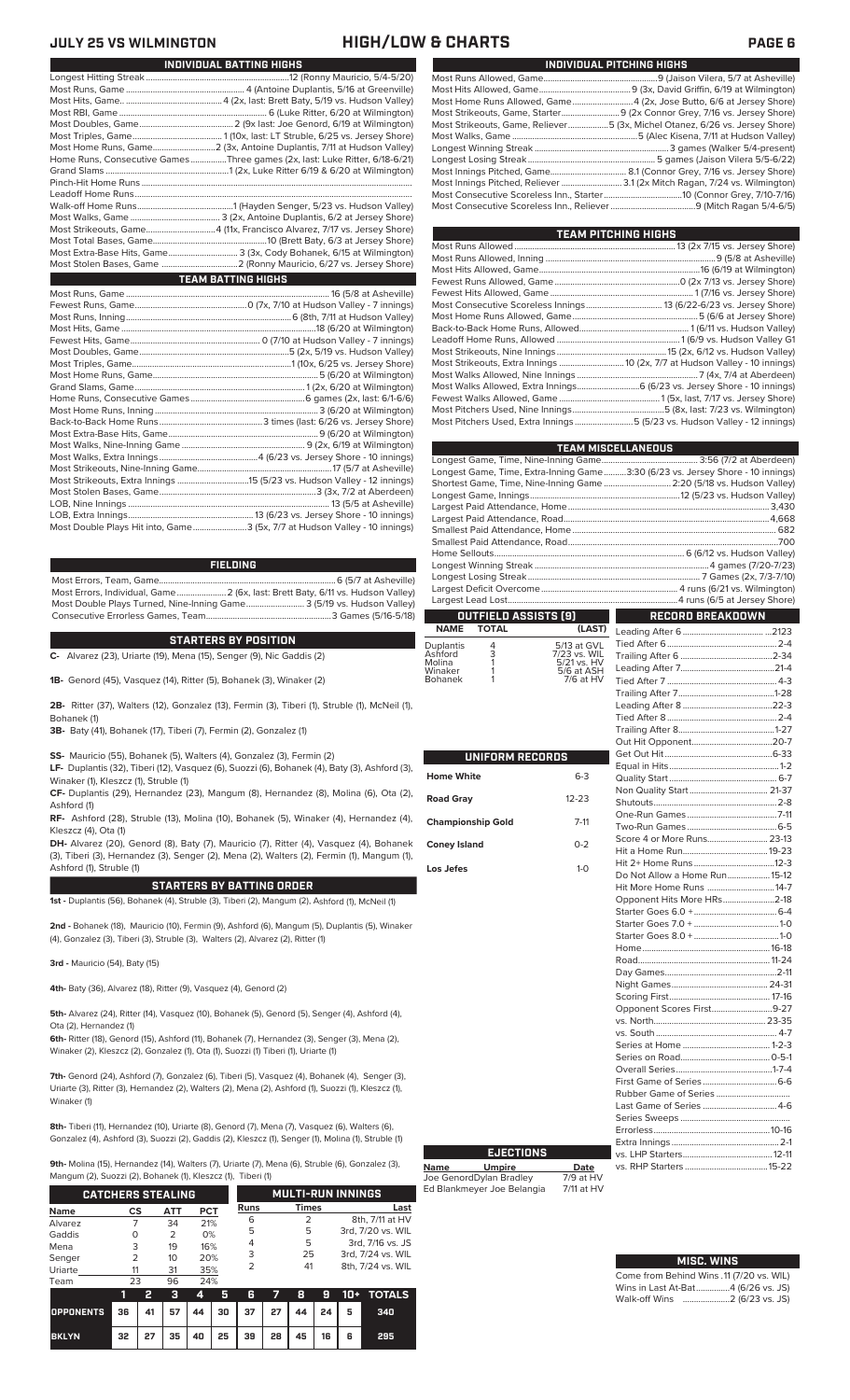## **JULY 25 VS WILMINGTON GAME BY GAME RESULTS**

|--|--|--|

|             | <b>GAME-BY-GAME RESULTS</b> |                      |                |           |               |                   |         |                                                                                     |                               |                         |             |                   |
|-------------|-----------------------------|----------------------|----------------|-----------|---------------|-------------------|---------|-------------------------------------------------------------------------------------|-------------------------------|-------------------------|-------------|-------------------|
| <b>DATE</b> | GM#                         | <b>OPPONENT</b>      | W-L/TIME SCORE |           | <b>RECORD</b> | <b>POSITION</b>   | GA/GB   | <b>WINNING PITCHER</b>                                                              | <b>LOSING PITCHER</b>         | <b>SAVE</b>             | <b>TIME</b> | <b>ATTENDANCE</b> |
| 5/4         | $\mathbf{1}$                | at Asheville         | W              | $8 - 2$   | $1-0$         | T <sub>1st</sub>  | $+1$    | Josh Walker (1-0)                                                                   | Blair Henley (0-1)            |                         | 3:16        | 1,200             |
| 5/5         | $\overline{2}$              | at Asheville         | L              | $6-1$     | $1 - 1$       | T <sub>2</sub> nd | $-1$    | Chandler Casey (1-0)                                                                | Jose Butto (1-0)              |                         | 3:26        | 1,200             |
| 5/6         | 3                           | at Asheville         | L              | $11 - 4$  | $1 - 2$       | T3rd              | $-2$    | Matt Ruppenthal (1-0)                                                               | Oscar Rojas (0-1)             |                         | 3:10        | 1,200             |
| 5/7         | $\overline{4}$              | at Asheville         | L              | $13 - 7$  | $1 - 3$       | T3rd              | $-3$    | R.J. Freure (1-0)                                                                   | Jaison Vilera (0-1)           |                         | 3:44        | 1,200             |
| 5/8         | 5                           | at Asheville         | W              | $16-12$   | $2 - 3$       | T3rd              | $-3$    | Alec Kisena (1-0)                                                                   | Juan Pablo Lopez (1-0)        |                         | 3:52        | 1,200             |
| 5/9         |                             | at Asheville         |                |           |               |                   |         | Cancelled due to non-COVID-related illness                                          |                               |                         |             |                   |
| 5/10        |                             | OFF DAY              |                |           |               |                   |         |                                                                                     |                               |                         |             |                   |
| 5/11        | 6                           | at Greenville        | W              | $6-1$     | $3-3$         | 2 <sub>nd</sub>   | $-2.5$  | Josh Walker (2-0)                                                                   | Jay Groome (0-2)              |                         | 3:00        | 1,995             |
| 5/12        | $\overline{7}$              | at Greenville        | W              | $3-2$     | $4 - 3$       | 2 <sub>nd</sub>   | $-1.5$  | Brian Metoyer (1-0)                                                                 | Yusniel Padron-Artilles (0-2) | Mitch Ragan (1)         | 3:14        | 1,819             |
| 5/13        | 8                           | at Greenville        | L              | $8 - 2$   | $4 - 4$       | 2 <sub>nd</sub>   | $-2.5$  |                                                                                     |                               |                         | 3:21        | 2,485             |
|             |                             |                      |                |           |               |                   |         | Chris Murphy (1-1)                                                                  | Oscar Rojas (0-2)             |                         |             |                   |
| 5/14        | 9                           | at Greenville        | L              | $5-1$     | $4 - 5$       | 4th               | $-2.5$  | Brayan Bello (2-0)                                                                  | Alec Kisena (1-1)             |                         | 2:54        | 2,732             |
| 5/15        | 10                          | at Greenville        | L              | $8 - 4$   | $4-6$         | 4th               | $-3.5$  | Yorvin Pantoja (1-0)                                                                | Brian Metoyer (1-1)           |                         | 2:52        | 2,883             |
| 5/16        | 11                          | at Greenville        | L              | $10-9$    | $4 - 7$       | 4th               | $-3.5$  | Jake Wallace (1-0)                                                                  | Eric Orze (0-1)               |                         | 3:09        | 2,818             |
| 5/17        |                             | OFF DAY              |                |           |               |                   |         |                                                                                     |                               |                         |             |                   |
| 5/18        | 12                          | <b>Hudson Valley</b> | L              | $4 - 3$   | $4 - 8$       | 5th               | -4.5    | Zach Greene (1-1)                                                                   | Andrew Edwards (0-1)          |                         | 2:29        | 1,315             |
| 5/19        | 13                          | <b>Hudson Valley</b> | W              | 14-0      | $5-8$         | 5th               | $-3.5$  | Allan Winans (1-0)                                                                  | Jhony Brito (0-1)             |                         | 3:01        | 810               |
| 5/20        | 14                          | <b>Hudson Valley</b> | L              | $6-1$     | 5-9           | 5th               | $-3.5$  | Luis Medina (2-0)                                                                   | Jaison Vilera (0-2)           |                         | 2:42        | 682               |
| 5/21        | 15                          | <b>Hudson Valley</b> | W              | 4-1       | $6-9$         | 5th               | $-3.5$  | Josh Walker (3-0)                                                                   | Josh Maciejewski (2-1)        | Eric Orze (1)           | 2:33        | 998               |
| 5/22        | 16                          | <b>Hudson Valley</b> | L              | $5-3$     | $6-10$        | 5th               | $-4.5$  | Ken Waldichuk (1-0)                                                                 | Cam Opp (0-1)                 |                         | 3:14        | 1,624             |
| 5/23        | 17                          | <b>Hudson Valley</b> | W              | $6-5(12)$ | $7 - 10$      | 5th               | $-3.5$  | Josh Hejka (1-0)                                                                    | Zach Greene (1-2)             |                         | 3:24        | 1,261             |
| 5/24        |                             | OFF DAY              |                |           |               |                   |         |                                                                                     |                               |                         |             |                   |
| 5/25        | 18                          | Aberdeen             | г              | $8-1$     | $7 - 11$      | 5th               | $-4.5$  | Drew Rom (2-0)                                                                      | Oscar Rojas (0-3)             |                         | 2:52        | 861               |
| 5/26        | 19                          | Aberdeen             |                |           |               |                   |         | 5/26 game postponed due to rain, makeup scheduled for doubleheader 5/27             |                               |                         |             |                   |
| 5/27        | 19                          | Aberdeen             | г              | $6-2(7)$  | $7-12$        | 5th               | $-5.5$  | Grayson Rodriguez (3-0)                                                             | Jaison Vilera (0-3)           |                         | 2:14        |                   |
|             | 20                          | Aberdeen             | г              | $10-1(7)$ | $7-13$        | 5th               | $-6.5$  | Morgan McSweeney (2-0)                                                              | Cam Opp (0-2)                 |                         | 2:37        | 926               |
| 5/28        | 21                          | Aberdeen             |                |           |               |                   |         | 5/28 game postponed due to rain, makeup scheduled for doubleheader 8/25             |                               |                         |             |                   |
| 5/29        | 21                          | Aberdeen             | г              | $4-1$     | $7-14$        | 5th               | $-7.5$  | <b>Garrett Stallings (3-1)</b>                                                      | Alec Kisena (1-2)             | Connor Gillispie (1)    | 2:52        | 1,509             |
| 5/30        | 22                          | Aberdeen             |                |           |               |                   |         | 5/30 game posted to a later date to be determined                                   |                               |                         |             |                   |
| 5/31        |                             | OFF DAY              |                |           |               |                   |         |                                                                                     |                               |                         |             |                   |
|             |                             |                      |                |           |               |                   |         | MAY [7-14]                                                                          |                               |                         |             |                   |
| 6/1         | 22                          | at Jersey Shore      | W              | $11 - 5$  | $8-14$        | T4th              | $-7.5$  | Jose Butto (1-1)                                                                    | Josh Hendrickson (0-1)        |                         | 3:03        | 2,077             |
| 6/2         | 23                          | at Jersey Shore      | L              | $4-1$     | $8-15$        | 5th               | $-8.5$  | Carlo Reyes (1-0)                                                                   | Justin Lasko (0-1)            | Blake Brown (1)         | 2:44        | 1,591             |
| 6/3         | 24                          | at Jersey Shore      | W              | $6 - 4$   | $9 - 15$      | 4th               | $-8.5$  | Bryce Montes de Oca (1-0)                                                           | Jack Perkins (0-1)            | Brian Metoyer (1)       | 3:15        | 1,473             |
| 6/4         | 25                          | at Jersey Shore      | L              | $5-4(7)$  | $9-16$        | 5th               | $-9.0$  | Aneurys Zabala (2-2)                                                                | Allan Winans (1-1)            |                         | 2:12        | 2,399             |
| 6/5         | 26                          | at Jersey Shore      | L              | $5 - 4$   | $9 - 17$      | 5th               | $-9.0$  | Mike Adams (1-1)                                                                    | Mitch Ragan (0-1)             |                         | 2:36        | 2,122             |
| 6/6         | 27                          | at Jersey Shore      | L              | $11-6$    | $9-18$        | 5th               | $-9.5$  | Nick Lackney (1-0)                                                                  | Jose Butto (1-2)              |                         | 3:31        | 2,041             |
| 6/7         |                             | OFF DAY              |                |           |               |                   |         |                                                                                     |                               |                         |             |                   |
| 6/9         | 28                          | <b>Hudson Valley</b> | L              | $3-2(7)$  | $9-19$        | 5th               | $-10.5$ | Tanner Myatt (1-0)                                                                  | Justin Lasko (0-2)            | Justin Wilson (1)       | 2:22        |                   |
|             | 29                          | <b>Hudson Valley</b> | W              | $5-3(7)$  | 10-19         | 5th               | $-9.5$  | Eric Orze (1-1)                                                                     | Luis Medina (2-1)             | Bryce Montes de Oca (1) | 2:02        | 1,211             |
| 6/10        | 30                          | <b>Hudson Valley</b> | г              | $1 - 0$   | 10-20         | 5th               | $-9.5$  | <b>Barrett Loseke (2-1)</b>                                                         | Cam Opp (0-3)                 | Zach Greene (1)         | 2:37        | 1,396             |
| 6/11        | 31                          | <b>Hudson Valley</b> | г              | $8-0$     | $10 - 21$     | 5th               | $-9.5$  | Ken Waldichuk (2-0)                                                                 | Jaison Vilera (0-4)           |                         | 3:06        | 1,597             |
| 6/12        | 32                          | <b>Hudson Valley</b> | г              | $5-4$     | 10-22         | 5th               | $-9.5$  | <b>Nelson Alvarez (2-0)</b>                                                         | Bryce Montes de Oca (1-1)     | Justin Wilson (2)       | 3:22        | 2,194             |
| 6/13        | 33                          | <b>Hudson Valley</b> | г              | 5-0       | $10 - 23$     | 5th               | $-9.5$  | Hayden Wesneski (1-1)                                                               | Allan Winans (1-2)            |                         | 2:50        | 1,749             |
| 6/14        |                             | OFF DAY              |                |           |               |                   |         |                                                                                     |                               |                         |             |                   |
|             | 34                          |                      |                |           |               |                   |         |                                                                                     |                               |                         |             |                   |
| 6/15        |                             | at Wilmington        | W              | $3-1$     | $11 - 23$     | 5th               | $-8.5$  | Brian Metoyer (2-1)                                                                 | Zach Brzykcy (2-1)            | Andrew Edwards (1)      | 2:21        | 1,188             |
| 6/16        | 35                          | at Wilmington        | L              | $5 - 2$   | $11 - 24$     | 5th               | $-9.5$  | Amos Willingham (1-0)                                                               | Eric Orze (1-2)               | Reid Schaller (3)       | 2:51        | 700               |
| 6/17        | 36                          | at Wilmington        | L              | $8 - 4$   | $11 - 25$     | 5th               | $-10.5$ | Joan Adon (3-1)                                                                     | Alec Kisena (1-3)             |                         | 2:54        | 1,009             |
| 6/18        | 37                          | at Wilmington        | W              | $7 - 5$   | $12 - 25$     | 5th               | $-10$   | Mitch Ragan (1-1)                                                                   | Reid Schaller (1-1)           |                         | 2:52        | 2,565             |
| 6/19        | 38                          | at Wilmington        | L              | $9 - 8$   | 12-26         | 5th               | $-11$   | Christian Vann (2-0)                                                                | Andrew Edwards (0-2)          |                         | 3:26        | 1,899             |
| 6/20        | 39                          | at Wilmington        | W              | $13-1$    | $13 - 26$     | 5th               | $-11$   | Justin Lasko (1-2)                                                                  | Alfonso Hernanndez (0-1)      |                         | 2:44        | 2,722             |
| 6/21        |                             | OFF DAY              |                |           |               |                   |         |                                                                                     |                               |                         |             |                   |
| 6/22        | 40                          | <b>Jersey Shore</b>  | L              | $7-5$     | 13-27         | 5th               | $-12$   | <b>Manuel Silva (1-0)</b>                                                           | Jaison Vilera (0-5)           | Aneurys Zabala (3)      | 3:01        | 2,307             |
| 6/23        | 41                          | <b>Jersey Shore</b>  | W              | 3-2 (10)  | 14-27         | 5th               | $-12$   | Mitch Ragan (2-1)                                                                   | Andrew Brown (2-2)            |                         | 3:30        | 1,595             |
| 6/24        | 42                          | <b>Jersey Shore</b>  | L              | $3-0$     | 14-28         | 5th               | $-13$   | Kevin Gowdy (2-3)                                                                   | Jose Butto (1-3)              | Blake Brown (2)         | 2:52        | 1,906             |
| 6/25        | 43                          | <b>Jersey Shore</b>  | W              | $7 - 2$   | 15-28         | 5th               | $-13$   | Cam Opp (1-3)                                                                       | Jonathan Hughes (2-3)         |                         | 2:44        | 2,194             |
| 6/26        | 44                          | <b>Jersey Shore</b>  | W              | $8-5$     | 16-28         | 5th               | $-13$   | Michel Otanez (1-0)                                                                 | Mark Potter (0-2)             |                         | 3:13        | 2,363             |
| 6/27        | 45                          | <b>Jersey Shore</b>  | г              | $3-0$     | 16-29         | 5th               | $-13$   | Dominic Pipkin (2-0)                                                                | Justin Lasko (1-3)            | Blake Brown (3)         | 2:43        | 2,253             |
| 6/28        |                             | OFF DAY              |                |           |               |                   |         |                                                                                     |                               |                         |             |                   |
| 6/29        | 46                          | at Aberdeen          | L              | $7-3$     | 16-30         | 5th               | $-14$   | Garrett Stallings (4-3)                                                             | Alec Kisena (1-4)             | Garrett Farmer (4)      | 2:40        | 1,347             |
| 6/30        | 47                          | at Aberdeen          | L              | $2-1(7)$  | 16-31         | 5th               | $-14.5$ | Clayton McGinness (1-1)                                                             | Jose Butto (1-4)              | Logan Gillaspie (1)     | 1:53        |                   |
|             | 48                          | at Aberdeen          | W              | $7-6(7)$  | 17-31         | 5th               | $-14.5$ | Jaison Vilera (1-5)                                                                 | Kade Strowd (0-2)             | Mitch Ragan (2)         | 2:31        | 2,405             |
|             |                             |                      |                |           |               |                   |         | <b>JUNE [10-17]</b>                                                                 |                               |                         |             |                   |
| 7/1         | 49                          | at Aberdeen          | L              | $2-0(6)$  | 17-32         | 5th               | $-15$   | Drew Rom (5-0)                                                                      | Cam (1-4)                     |                         | 1:50        | 1,077             |
| 7/2         | 50                          | at Aberdeen          | W              | $6 - 5$   | 18-32         | 5th               | $-14$   | Colby Morris (1-0)                                                                  | Connor Gillispie (4-4)        | Bryce Montes de Oca (2) | 3:56        | 2,004             |
| 7/3         | 51                          | at Aberdeen          | L              | $4 - 3$   | 18-33         | 5th               | $-14.5$ | Xavier Moore (1-0)                                                                  | Mitch Ragan (2-2)             |                         | 3:00        | 4,668             |
| 7/4         | 52                          | at Aberdeen          | L              | $7 - 2$   | 18-34         | 5th               | $-15.5$ | Garrett Stallings (5-3)                                                             | Alec Kisena (1-5)             |                         | 2:31        | 3,001             |
| 7/5         |                             | OFF DAY              |                |           |               |                   |         |                                                                                     |                               |                         |             |                   |
| 7/6         | 53                          | at Hudson Valley     | L              | $9 - 7$   | 18-35         | 5th               | $-16.5$ |                                                                                     |                               |                         | 3:15        | 1,687             |
|             |                             |                      |                |           |               | 5th               | $-17.5$ | Charlie Ruegger (4-4)                                                               | Bryce Montes de Oca (1-2)     | Derek Craft (2)         |             |                   |
| 7/7<br>7/8  | 54                          | at Hudson Valley     | L              | $3-2(10)$ | 18-36         |                   |         | Barrett Loseke (3-1)<br>Game postponed due to rain, doubleheader scheduled for 7/10 | Josh Hejka (1-1)              |                         | 2:55        | 2,688             |
|             | 55                          | at Hudson Valley     | 7:05 p.m.      |           |               |                   |         |                                                                                     |                               |                         |             |                   |
| 7/9         | 55                          | at Hudson Valley     | L              | $6 - 4$   | 18-37         | 5th               | $-18.5$ | Jhony Brito (3-3)                                                                   | Cam Opp (1-5)                 |                         | 3:06        | 3,896             |
| 7/10        | 56                          | at Hudson Valley     | L              | $7-1(7)$  | 18-38         | 5th               | $-19.5$ | Mitch Spence (3-1)                                                                  | Connor Grey (0-1)             |                         | 2:22        |                   |
|             | 57                          | at Hudson Valley     | L              | $5-0(7)$  | 18-39         | 5th               | $-20.5$ | Nick Ernst (4-0)                                                                    | Justin Lasko (1-4)            |                         | 2:03        | 3,111             |
| 7/11        |                             | 58 at Hudson Valley  | W              | $10-3$    | 19-39         | 5th               | $-19.5$ | Josh Hejka (2-1)                                                                    | Shawn Semple (3-1)            |                         | 3:20        | 2,892             |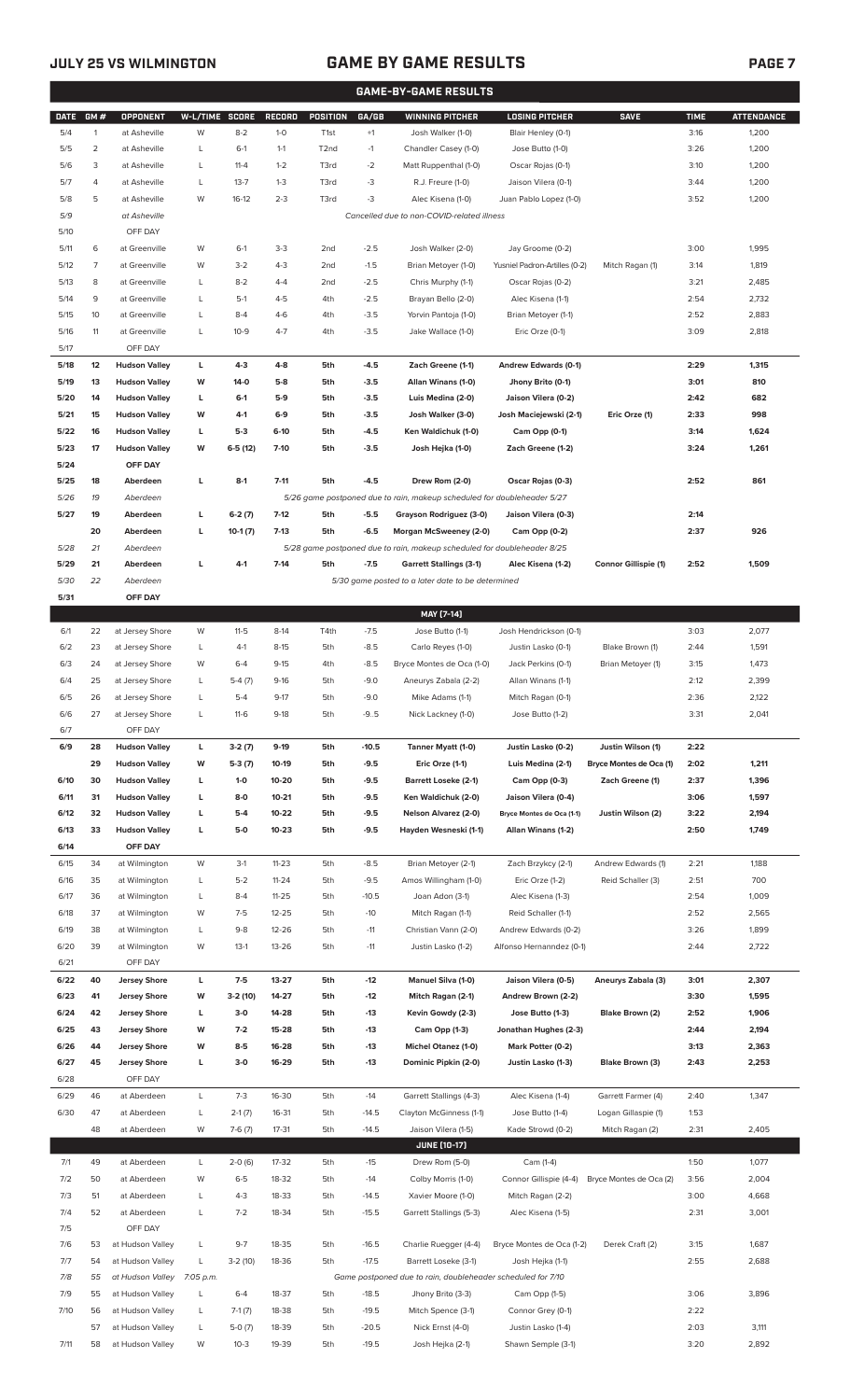## **JULY 25 VS WILMINGTON GAME-BY-GAME PAGE 8**

| DATE GM # |     | OPPONENT             | W-L/TIME SCORE RECORD |         |       | POSITION | GA/GB   | <b>WINNING PITCHER</b> | <b>LOSING PITCHER</b> | <b>SAVE</b>             | <b>TIME</b> | <b>ATTENDANCE</b> |
|-----------|-----|----------------------|-----------------------|---------|-------|----------|---------|------------------------|-----------------------|-------------------------|-------------|-------------------|
| 7/12      |     | OFF DAY              |                       |         |       |          |         |                        |                       |                         |             |                   |
| 7/13      | 59  | <b>Jersey Shore</b>  | W                     | $1-0$   | 20-39 | 5th      | $-19.5$ | Michel Otanez (2-0)    | Blake Brown (0-1)     |                         | 2:34        | 2,681             |
| 7/14      | 60  | <b>Jersey Shore</b>  | L                     | $3-2$   | 20-40 | 5th      | $-19.5$ | Carlo Reyes (2-1)      | Andrew Edwards (0-3)  |                         | 3:13        | 1,898             |
| 7/15      | 61  | <b>Jersey Shore</b>  | L                     | $13-3$  | 20-41 | 5th      | $-19$   | Dominic Popkin (4-1)   | Cam Opp (1-6)         | Aiden Anderson (2)      | 3:24        | 1,595             |
| 7/16      | 62  | <b>Jersey Shore</b>  | W                     | $6-1$   | 21-41 | 5th      | $-19$   | Connor Grey (1-1)      | Tom Sutera (0-1)      |                         | 2:50        | 1,949             |
| 7/17      | 63  | <b>Jersey Shore</b>  | W                     | $6-1$   | 22-41 | 5th      | $-19$   | Justin Lasko (2-4)     | Kevin Gowdy (3-5)     |                         | 2:56        | 2,422             |
| 7/18      | 64  | <b>Jersey Shore</b>  | L                     | $7-1$   | 22-42 | 5th      | $-20$   | Carlo Reyes (3-1)      | Alec Kisena (1-6)     | Tyler Burch (3)         | 2:52        | 1,570             |
| 7/19      |     | OFF DAY              |                       |         |       |          |         |                        |                       |                         |             |                   |
| 7/20      | 65  | Wilmington           | W                     | $8-6$   | 23-42 | 5th      | $-20$   | Jaison Vilera (2-5)    | Evan Lee (1-3)        | Hejka                   | 3:18        | 1,086             |
|           |     |                      | W                     | $5-3$   | 24-42 |          | $-20$   |                        |                       | Bryce Montes de Oca (3) |             | 1,456             |
| 7/21      | 66  | Wilmington           |                       |         |       | 5th      |         | Willy Taveras (1-0)    | Kyle Hinton (0-1)     |                         | 2:53        |                   |
| 7/22      | 67  | Wilmington           | W                     | $10-2$  | 25-42 | 5th      | $-20$   | Justin Lasko (3-4)     | Alex Troop (4-4)      |                         | 3:00        | 3,430             |
| 7/23      | 68  | Wilmington           | W                     | $5-4$   | 26-42 | 5th      | $-19$   | J.T. Ginn (1-0)        | Mitchell Parker (0-1) |                         |             |                   |
| 7/24      | 69  | Wilmington           | W                     | $8 - 3$ | 27-42 | 5th      | $-18$   | Mitch Ragan (1-0)      | Joan Udon (3-4)       |                         | 3:12        | 2,924             |
| 7/25      | 70  | Wilmington           | 4:00 p.m.             |         |       |          |         |                        |                       |                         |             |                   |
| 7/26      |     | OFF DAY              |                       |         |       |          |         |                        |                       |                         |             |                   |
| 7/27      | 71  | at Jersey Shore      | 7:05 p.m.             |         |       |          |         |                        |                       |                         |             |                   |
| 7/28      | 72  | at Jersey Shore      | 7:05 p.m.             |         |       |          |         |                        |                       |                         |             |                   |
| 7/29      | 73  | at Jersey Shore      | 7:05 p.m.             |         |       |          |         |                        |                       |                         |             |                   |
| 7/30      | 74  | at Jersey Shore      | 7:05 p.m.             |         |       |          |         |                        |                       |                         |             |                   |
| 7/31      | 75  | at Jersey Shore      | 7:05 p.m.             |         |       |          |         |                        |                       |                         |             |                   |
|           |     |                      |                       |         |       |          |         | <b>JULY</b> [8-11]     |                       |                         |             |                   |
| 8/1       | 76  | at Jersey Shore      | 1:05 p.m.             |         |       |          |         |                        |                       |                         |             |                   |
| 8/2       |     | OFF DAY              |                       |         |       |          |         |                        |                       |                         |             |                   |
|           |     |                      |                       |         |       |          |         |                        |                       |                         |             |                   |
| 8/3       | 77  | <b>Hudson Valley</b> | 7:00 p.m.             |         |       |          |         |                        |                       |                         |             |                   |
| 8/4       | 78  | <b>Hudson Valley</b> | 7:00 p.m.             |         |       |          |         |                        |                       |                         |             |                   |
| 8/5       | 79  | <b>Hudson Valley</b> | 7:00 p.m.             |         |       |          |         |                        |                       |                         |             |                   |
| 8/6       | 80  | <b>Hudson Valley</b> | 7:00 p.m.             |         |       |          |         |                        |                       |                         |             |                   |
| 8/7       | 81  | <b>Hudson Valley</b> | 6:00 p.m.             |         |       |          |         |                        |                       |                         |             |                   |
| 8/8       | 82  | <b>Hudson Valley</b> | 4:00 p.m.             |         |       |          |         |                        |                       |                         |             |                   |
| 8/9       |     | OFF DAY              |                       |         |       |          |         |                        |                       |                         |             |                   |
| 8/10      | 83  | at Wilmington        | 7:05 p.m.             |         |       |          |         |                        |                       |                         |             |                   |
| 8/11      | 84  | at Wilmington        | 7:05 p.m.             |         |       |          |         |                        |                       |                         |             |                   |
| 8/12      | 85  | at Wilmington        | 7:05 p.m.             |         |       |          |         |                        |                       |                         |             |                   |
| 8/13      | 86  | at Wilmington        | 7:05 p.m.             |         |       |          |         |                        |                       |                         |             |                   |
| 8/14      | 87  | at Wilmington        | 6:05 p.m.             |         |       |          |         |                        |                       |                         |             |                   |
| 8/15      | 88  | at Wilmington        | 1:05 p.m.             |         |       |          |         |                        |                       |                         |             |                   |
| 8/16      |     | OFF DAY              |                       |         |       |          |         |                        |                       |                         |             |                   |
| 8/17      | 89  | at Hudson Valley     | 7:05 p.m.             |         |       |          |         |                        |                       |                         |             |                   |
| 8/18      | 90  | at Hudson Valley     | 7:05 p.m.             |         |       |          |         |                        |                       |                         |             |                   |
| 8/19      | 91  | at Hudson Valley     | 7:05 p.m.             |         |       |          |         |                        |                       |                         |             |                   |
| 8/20      | 92  | at Hudson Valley     | 7:05 p.m.             |         |       |          |         |                        |                       |                         |             |                   |
| 8/21      | 93  | at Hudson Valley     | 6:05 p.m.             |         |       |          |         |                        |                       |                         |             |                   |
| 8/22      | 94  | at Hudson Valley     | 4:35 p.m.             |         |       |          |         |                        |                       |                         |             |                   |
| 8/23      |     | OFF DAY              |                       |         |       |          |         |                        |                       |                         |             |                   |
|           |     |                      |                       |         |       |          |         |                        |                       |                         |             |                   |
| 8/24      | 95  | Aberdeen             | 7:00 p.m.             |         |       |          |         |                        |                       |                         |             |                   |
| 8/25      | 96  | Aberdeen             | 5:00 p.m.             |         |       |          |         |                        |                       |                         |             |                   |
|           | 97  | Aberdeen             | DH                    |         |       |          |         |                        |                       |                         |             |                   |
| 8/26      | 98  | Aberdeen             | 7:00 p.m.             |         |       |          |         |                        |                       |                         |             |                   |
| 8/27      | 99  | Aberdeen             | 7:00 p.m.             |         |       |          |         |                        |                       |                         |             |                   |
| 8/28      | 100 | Aberdeen             | 6:00 p.m.             |         |       |          |         |                        |                       |                         |             |                   |
| 8/29      | 101 | Aberdeen             | 4:00 p.m.             |         |       |          |         |                        |                       |                         |             |                   |
| 8/30      |     | OFF DAY              |                       |         |       |          |         |                        |                       |                         |             |                   |
| 8/31      | 102 | Wilmington           | 6:30 p.m.             |         |       |          |         |                        |                       |                         |             |                   |
|           |     |                      |                       |         |       |          |         | AUGUST (0-0)           |                       |                         |             |                   |
| 9/1       | 103 | Wilmington           | 7:00 p.m.             |         |       |          |         |                        |                       |                         |             |                   |
| 9/2       | 104 | Wilmington           | 7:00 p.m.             |         |       |          |         |                        |                       |                         |             |                   |
| 9/3       | 105 | Wilmington           | 7:00 p.m.             |         |       |          |         |                        |                       |                         |             |                   |
| 9/4       | 106 | Wilmington           | 6:00 p.m.             |         |       |          |         |                        |                       |                         |             |                   |
| 9/5       | 107 | Wilmington           | 4:00 p.m.             |         |       |          |         |                        |                       |                         |             |                   |
| 9/6       |     | OFF DAY              |                       |         |       |          |         |                        |                       |                         |             |                   |
| 9/7       | 108 | at Hudson Valley     | 7:05 p.m.             |         |       |          |         |                        |                       |                         |             |                   |
| 9/8       | 109 | at Hudson Valley     | 7:05 p.m.             |         |       |          |         |                        |                       |                         |             |                   |
| 9/9       | 110 | at Hudson Valley     | 7:05 p.m.             |         |       |          |         |                        |                       |                         |             |                   |
| 9/10      | 111 | at Hudson Valley     | 7:05 p.m.             |         |       |          |         |                        |                       |                         |             |                   |
|           |     |                      |                       |         |       |          |         |                        |                       |                         |             |                   |
| 9/11      | 112 | at Hudson Valley     | 6:05 p.m.             |         |       |          |         |                        |                       |                         |             |                   |
| 9/12      | 113 | at Hudson Valley     | 4:35 p.m.             |         |       |          |         |                        |                       |                         |             |                   |
| 9/13      |     | OFF DAY              |                       |         |       |          |         |                        |                       |                         |             |                   |
| 9/14      | 114 | <b>Jersey Shore</b>  | 7:00 p.m.             |         |       |          |         |                        |                       |                         |             |                   |
| 9/15      | 115 | <b>Jersey Shore</b>  | 7:00 p.m.             |         |       |          |         |                        |                       |                         |             |                   |
| 9/16      | 116 | <b>Jersey Shore</b>  | 7:00 p.m.             |         |       |          |         |                        |                       |                         |             |                   |
| 9/17      | 117 | <b>Jersey Shore</b>  | 7:00 p.m.             |         |       |          |         |                        |                       |                         |             |                   |
| 9/18      | 118 | <b>Jersey Shore</b>  | 4:00 p.m.             |         |       |          |         |                        |                       |                         |             |                   |
| 9/19      | 119 | <b>Jersey Shore</b>  | 1:00 p.m.             |         |       |          |         |                        |                       |                         |             |                   |

**SEPTEMBER (0-0)**